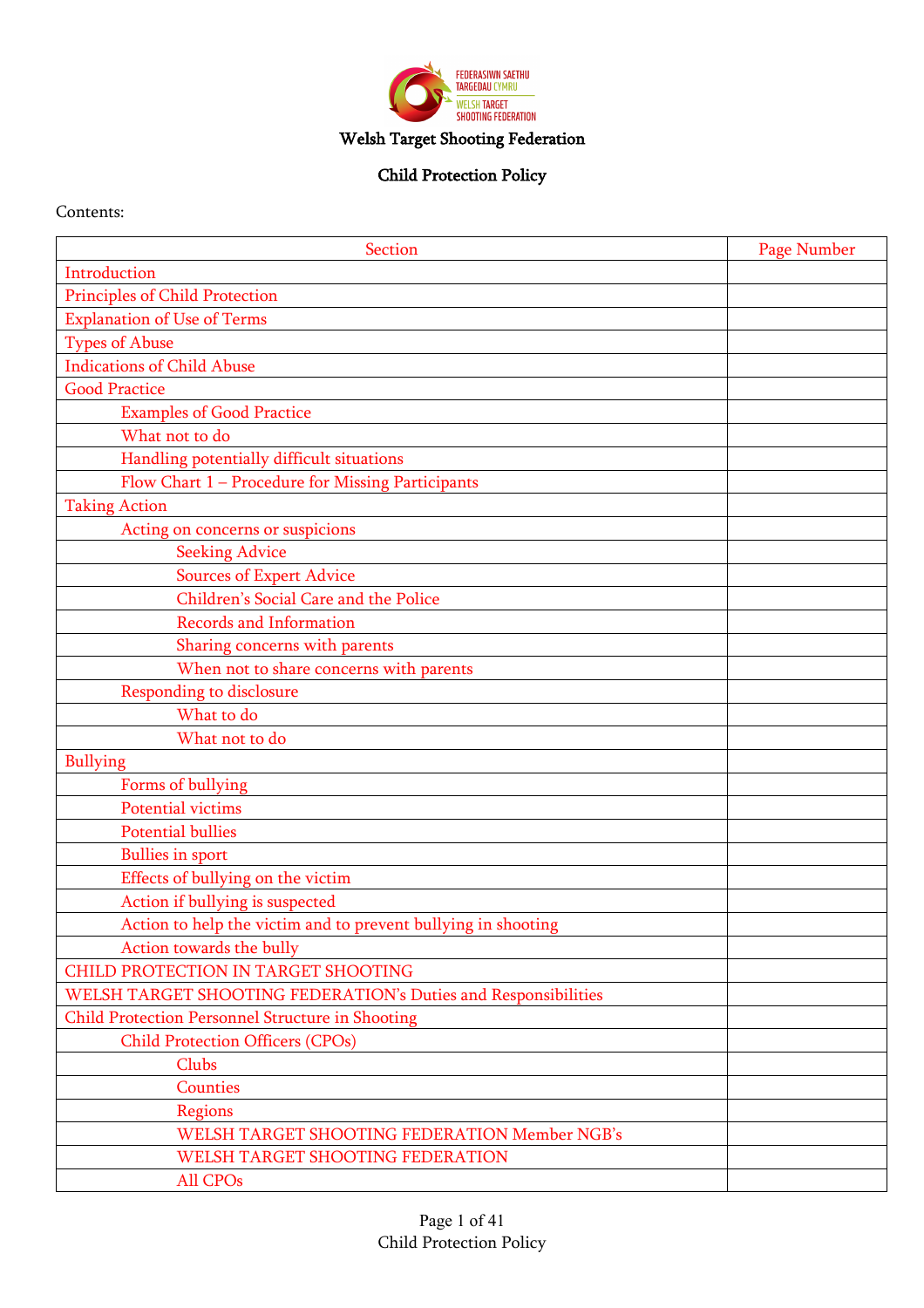

| WELSH TARGET SHOOTING FEDERATION Child Protection Panel (CPP)                                   |  |
|-------------------------------------------------------------------------------------------------|--|
| Responding to Suspicions, Disclosure and Allegations within Shooting                            |  |
| Flowchart 2 - Dealing with Concerns or Disclosure Within the Sport                              |  |
| Flowchart 3 - Dealing with Concerns or Disclosure Outside the Sport                             |  |
| Dealing with Allegations against Staff or Volunteers                                            |  |
| Allegations of previous abuse                                                                   |  |
| Confidentiality                                                                                 |  |
| Investigation of suspected abuse                                                                |  |
| Action if abuse is suspected                                                                    |  |
| Support for personnel involved in an incident                                                   |  |
| For reporter of suspected abuse                                                                 |  |
| For suspected/alleged abuser                                                                    |  |
| For others aware of the incident                                                                |  |
| Enquiries, Interim Measures & Disciplinary Action by WELSH TARGET SHOOTING<br><b>FEDERATION</b> |  |
| Definition of "offence"                                                                         |  |
| Receipt of information initiating interim action by WELSH TARGET SHOOTING                       |  |
| <b>FEDERATION</b>                                                                               |  |
| Factors to be taken into account                                                                |  |
| Receipt of Information Initiating Disciplinary Proceedings by Welsh Target Shooting             |  |
| Federation                                                                                      |  |
| <b>Poor Practice</b>                                                                            |  |
| Penalties that may be imposed                                                                   |  |
| Further action that may be taken                                                                |  |
| Appeals                                                                                         |  |
| Compliance with WELSH TARGET SHOOTING FEDERATION Child Protection Policy                        |  |
| Annex I - Transport                                                                             |  |
| Annex II - Social Media                                                                         |  |
| Flowchart 4 - Reporting Online Incidents                                                        |  |
| Annex III - Photography                                                                         |  |
| Definition of "photograph"                                                                      |  |
| <b>Events</b>                                                                                   |  |
| <b>Accreditation procedure</b>                                                                  |  |
| <b>Notices</b>                                                                                  |  |
| Permission for use of photographs                                                               |  |
| Photography as a coaching aid                                                                   |  |
| Photographs on websites                                                                         |  |
| Annex IV - WELSH TARGET SHOOTING FEDERATION Specimen Documents                                  |  |
| <b>Incident Report Form</b>                                                                     |  |
| Application for Authority to take Photographs or Record Images                                  |  |
|                                                                                                 |  |
| Policy Statement Relating to Photographs or Recorded Images                                     |  |
| Permission Form for use of Photographs or Recorded Images                                       |  |
| <b>Coaching Scheme Registration Form</b>                                                        |  |
| Annex V - Contacts & Sources of Further Information                                             |  |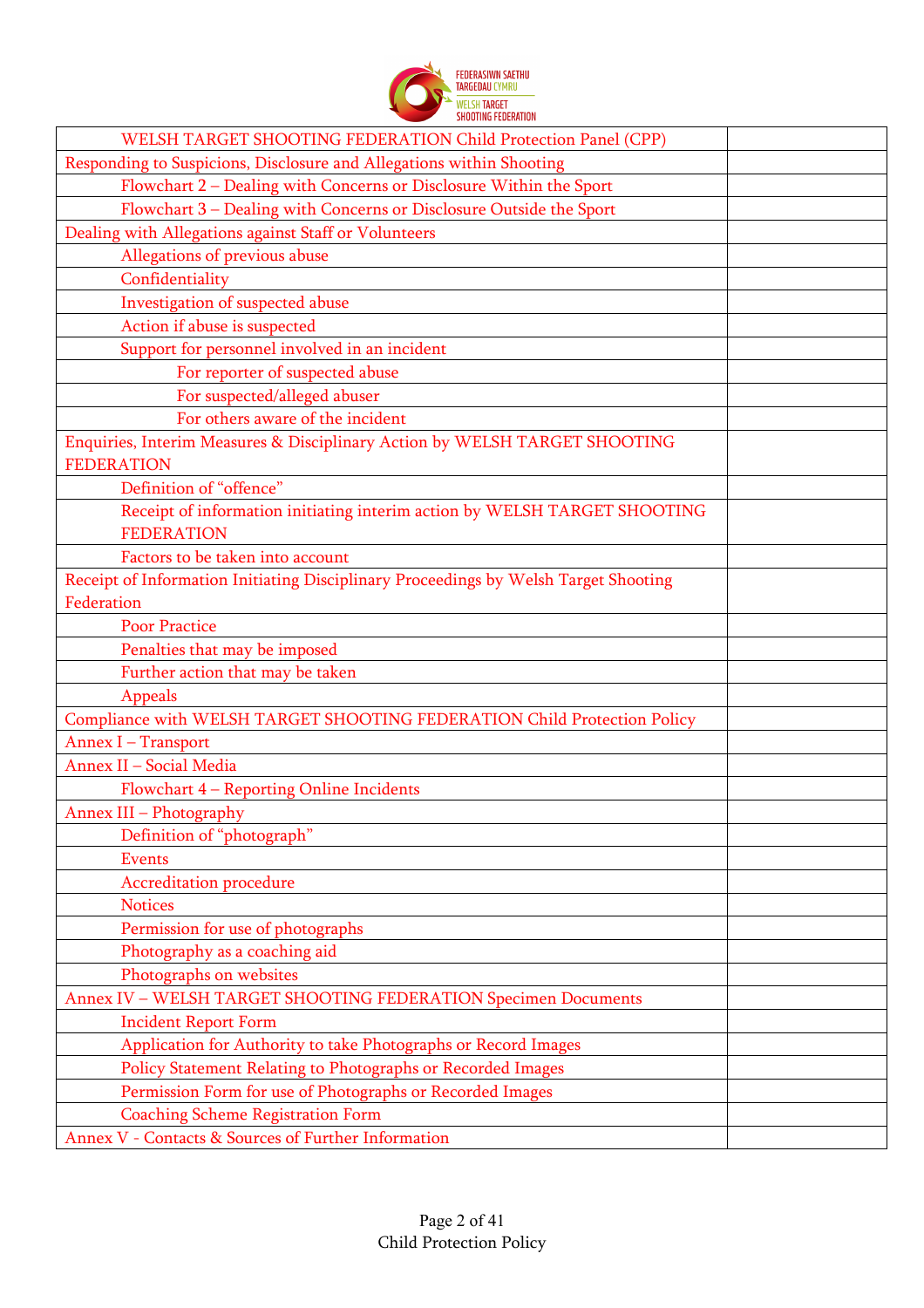| <b>FEDERASIWN SAETHUL</b><br><b>TARGEDAIL CYMRIL</b> |
|------------------------------------------------------|
| WELSH <b>TARGET</b><br>SHOOTING FEDERATION           |

## KEY TO TERMS & ABBREVIATIONS

| Board                     | WELSH TARGET SHOOTING FEDERATION's Board of Management.                                            |
|---------------------------|----------------------------------------------------------------------------------------------------|
| Child                     | A person under the age of 18. Defined in Children Act 1989                                         |
|                           | www.nspcc.org.uk/Inform/research/questions/definition of a child wda59396.html                     |
| Club                      | A shooting club that is affiliated to a Member NGB.                                                |
|                           | A person qualified and licensed by WELSH TARGET SHOOTING FEDERATION or a                           |
|                           | Member NGB to teach others to shoot. Such a person may also be appointed by WELSH                  |
| Coach                     | TARGET SHOOTING FEDERATION or a Member NGB, county association or club to a                        |
|                           | specific coaching position, e.g. National Coach, County Coach, Club Coach.                         |
| County                    | A county shooting association that is affiliated to a Member NGB.                                  |
| <b>CPO</b>                | Child Protection Officer - see more information on page 10.                                        |
| <b>CPP</b>                | WELSH TARGET SHOOTING FEDERATION's Child Protection Panel - see page 11.                           |
| <b>CPSU</b>               | Child Protection in Sport Unit (see Annex V)                                                       |
| Disciplinary<br>Committee | Sub-committee of WELSH TARGET SHOOTING FEDERATION's Board of Management                            |
|                           | Disclosing and Barring Service. On 1 December 2012 the DBS was established under the               |
|                           | Protection of Freedoms Act 2012 and merges the functions previously carried out by the             |
| <b>DBS</b>                | Criminal Records Bureau (CRB) and Independent Safeguarding Authority (ISA). (See Annex             |
|                           | V)                                                                                                 |
|                           | Official search of entries on the register, which must be carried out in respect of every eligible |
| <b>DBS</b> Search         | person working with young and vulnerable people. For shooting personnel, these searches are        |
|                           | requested via Welsh Target Shooting Federation.                                                    |
|                           | Applying methods of working which are designed to minimize (a) the risk of compromising            |
| Good                      | the welfare of children in the shooting environment, and (b) the risk of allegations being         |
| Practice                  | made falsely or unfairly against the shooter/coach/official concerned. (See page 3)                |
| Independent               | On 1 December 2012 the DBS was established under the Protection of Freedoms Act 2012 and           |
| Safeguarding              | merges the functions previously carried out by the Criminal Records Bureau (CRB) and               |
| Authority                 | Independent Safeguarding Authority (ISA). (See Annex V)                                            |
|                           | After obtaining an approved coaching qualification, a person may be licensed by WELSH              |
| License                   | TARGET SHOOTING FEDERATION to operate as a coach.                                                  |
|                           | Local government body with a Children's Social Care (previously known as Children's Social         |
| Local                     | Care Department) that has responsibility for child protection - known as a "children's services    |
| Authority                 | authority" - normally the County Council.                                                          |
|                           | Local Safeguarding Children Board(s), (formerly ACPCs) set up by local authorities under the       |
|                           | Children Act 2004 to co-ordinate the child protection work of public bodies including the          |
| <b>LSCB</b>               | Police, Children's Social Care, health authorities, courts, Probation Service, etc. - see more     |
|                           | information on page 6.                                                                             |
| Member                    | National Governing Body that is a member of WELSH TARGET SHOOTING FEDERATION;                      |
| <b>NGB</b>                | i.e. NRA, NSRA, WCTSA.                                                                             |
| NGB                       | National Governing Body                                                                            |
|                           | A person appointed or directed to carry out official duties at any shooting event, from a club     |
| Official                  | night to an international match. Such a person may have a formal qualification (e.g. Judge or      |
|                           | Range Conducting Officer) and at higher levels will be licensed or appointed by WELSH              |
|                           | TARGET SHOOTING FEDERATION or a Member NGB.                                                        |
| Parent                    | See explanation on page 1.                                                                         |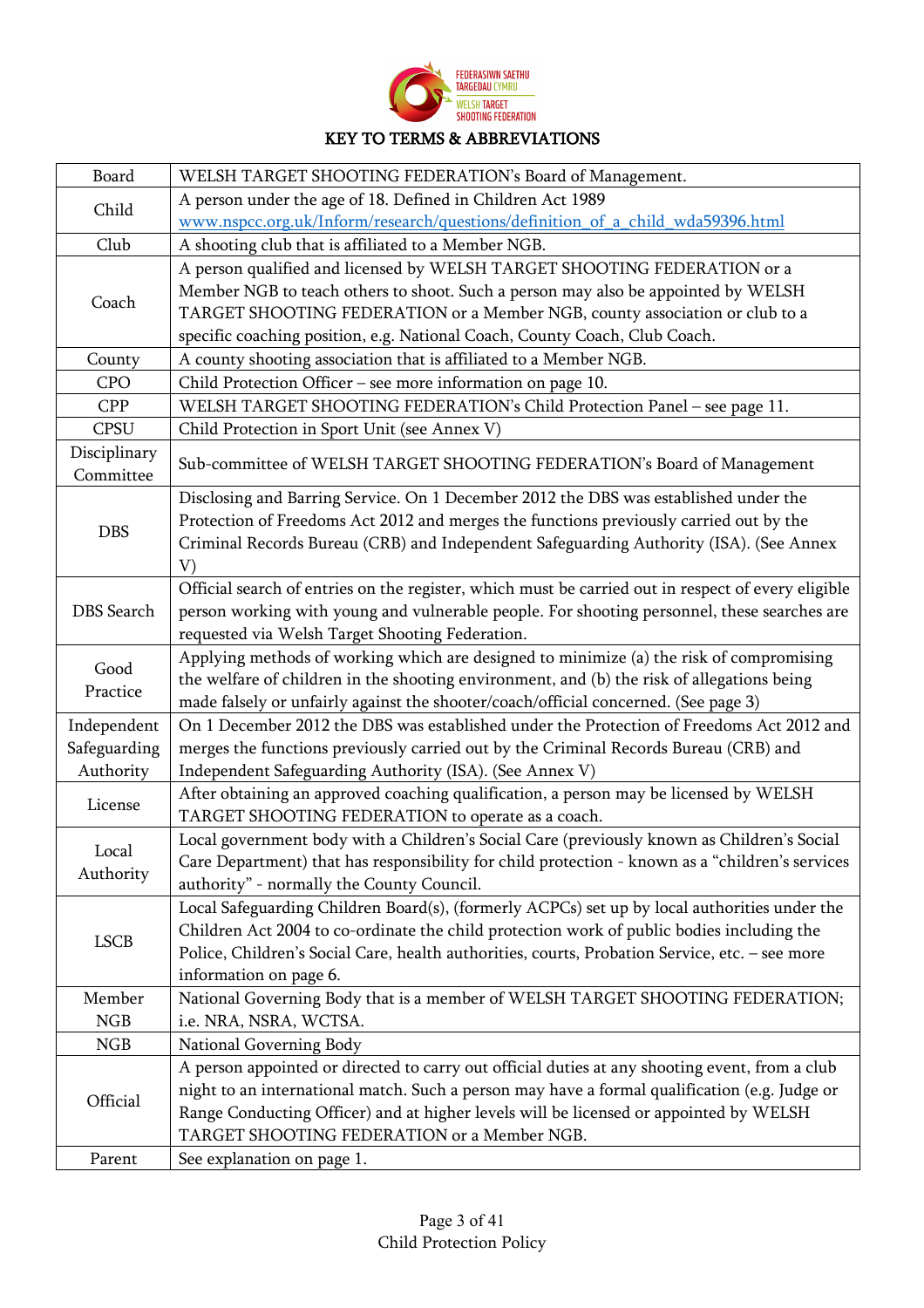

| Poor Practice                                    | Failing to apply methods of working which will minimize the risks avoided by "good<br>practice". (See page 3)                                                                                                                                                                                                                                                                                                                                     |
|--------------------------------------------------|---------------------------------------------------------------------------------------------------------------------------------------------------------------------------------------------------------------------------------------------------------------------------------------------------------------------------------------------------------------------------------------------------------------------------------------------------|
| Region                                           | A regional shooting organisation or body, which may be affiliated to a Member NGB.                                                                                                                                                                                                                                                                                                                                                                |
| <b>SCUK</b>                                      | Sports Coach UK – a national organisation that runs courses for all sports. (Annex V)                                                                                                                                                                                                                                                                                                                                                             |
| Social<br>Services/<br>Children's<br>Social Care | Social Services Department (now known as Children's Social Care) of a local authority. If an<br>incident must be reported to them, contact the Children's Social Care for the place where the<br>incident has occurred. They will then take responsibility for any referral of the matter to the<br>Children's Social Care for the place where the child lives, and the place where the alleged<br>abuser lives, if they are not local residents. |
| Staff                                            | People employed in paid positions by shooting organisations.                                                                                                                                                                                                                                                                                                                                                                                      |
| Volunteer                                        | A person working unpaid for a shooting organisation or body, or independently.                                                                                                                                                                                                                                                                                                                                                                    |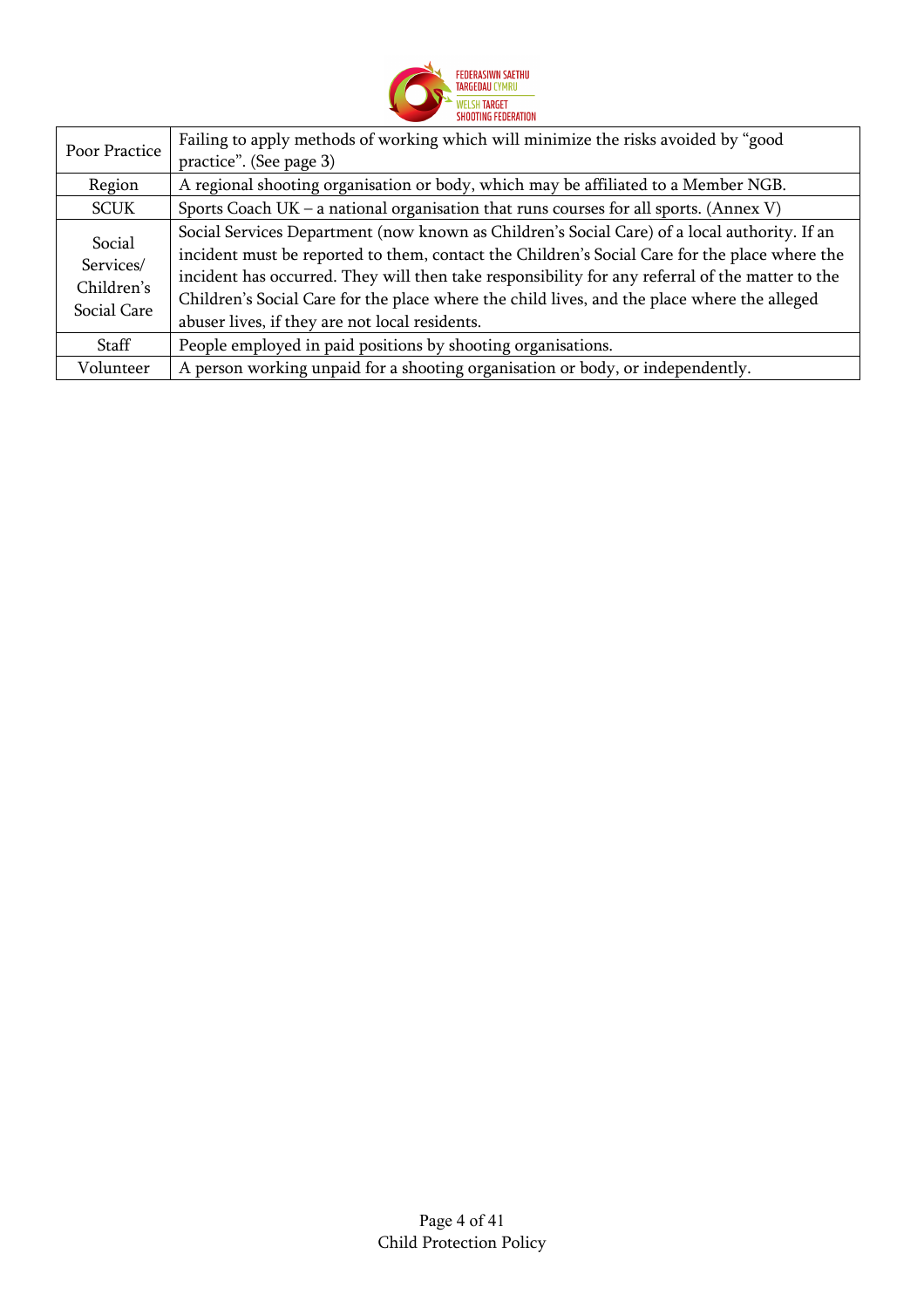

Welsh Target Shooting Federation's position is that child protection is everyone's responsibility (Statutory guidance 'Working Together to Safeguard Children' 2015).

Child abuse can and does occur outside the family setting. It can happen wherever there are children and at any time; at school, in the park, at the club. Sadly, there are some people who seek to be where children are simply in order to abuse them. Recent inquiries indicate that abuse that takes place within a public setting is rarely a oneoff event.

Everyone in WELSH TARGET SHOOTING FEDERATION's Member NGB's has a part to play in looking after the children with whom they are working. This is both a moral and a legal obligation.

If the Policy is to protect children, everyone involved in shooting needs to see and discuss this Guide. WELSH TARGET SHOOTING FEDERATION is, therefore, asking all Coaches and Officials to make sure that the Guide is widely distributed and discussed at club, county, regional and national level. It is also important that everyone knows the identity of the Child Protection Officer (CPO) for their own organization. If you have any doubts about the policy, procedures and what constitutes good practice in this area please contact WELSH TARGET SHOOTING FEDERATION for further guidance.

## THE PRINCIPLES OF CHILD PROTECTION

The guidance given in this Guide is based on the following principles:

· The welfare of young people (the Children Act 1989 defines a young person as under 18 years of age) must be the primary concern of any person working with them.

· All young people, whatever their age, culture, disability, gender, language, racial origin, religious belief or sexual identity have the right to protection from abuse.

· It is the responsibility of child protection experts to determine whether or not abuse has taken place, but it is everyone's responsibility to report any concerns (i.e. anything that makes them suspect that some form of abuse may have taken place).

· All incidents of suspicious poor practice and all allegations must be taken seriously. They must be responded to swiftly and appropriately.

· Confidentiality must be maintained in accordance with the Data Protection Act 1998 and the Human Rights Act 2000 (see more detailed information on page 16).

NOTE: Anyone who is barred from working with children and young people by the Independent Safeguarding Authority (Safeguarding Vulnerable Groups Act 2006) is automatically excluded from working with children.

## EXPLANATION OF USE OF TERMS

Please note that the word "parents" is used throughout this Guide as a generic term to represent parents, carers and guardians. The principles for children and young people also apply to shooters with disabilities. (See section 9 of the Children Act 2004: "Any reference to a child includes, in addition to a person under 18, a person aged 18, 19 or 20 who...has been looked after by a local authority at any time after the age of 16 or has a learning disability.")

## TYPES OF ABUSE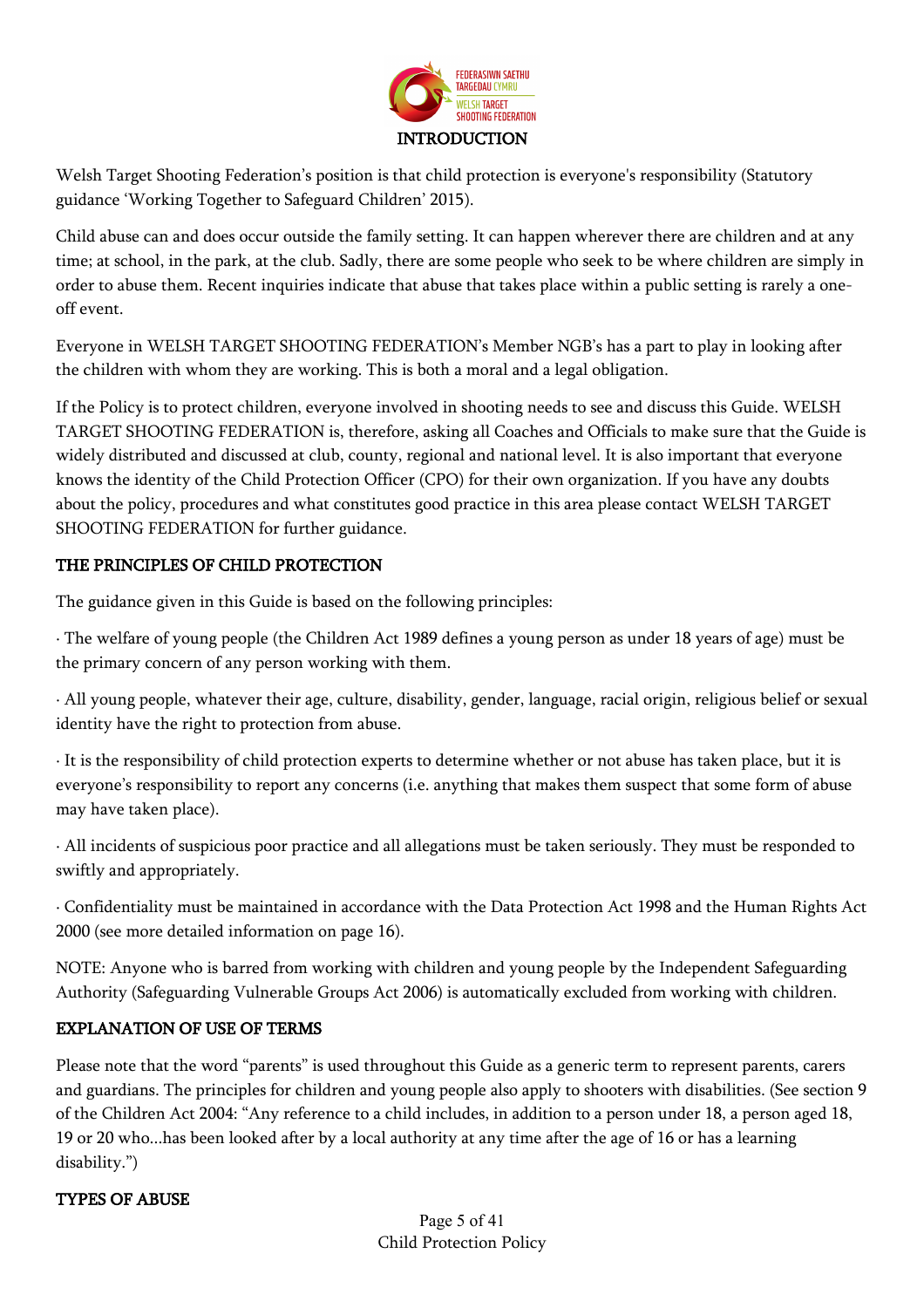

It is generally acknowledged that there are four main types of abuse – Physical, Sexual, Emotional and Neglect.

· Physical Abuse is just what the term implies - hurting or injuring a child, for example by hitting or shaking them. It might also occur if a child is forced to train beyond his/her capabilities. Bullying is likely to come into this category. (See the section on Bullying – pp.8-9.)

· Sexual Abuse occurs when a child knowingly or unknowingly takes part in something which meets the sexual needs of the other person or persons involved – it could range from sexuallysuggestive comments to full intercourse.

· Emotional Abuse occurs when a child is not given love, help and encouragement, is constantly derided or ridiculed, or perhaps even worse, is ignored. Conversely, it can also occur if a child is over-protected. It is present in the unrealistic expectations of parents and coaches as to what a child can achieve. Racially and sexually abusive remarks constitute emotional abuse, and it can be a feature of bullying.

· Neglect usually means failing to meet children's basic needs, such as food, warmth, adequate clothing, medical attention, etc. It could also mean failing to ensure they are safe, or exposing them to harm.

## INDICATIONS OF CHILD ABUSE

Recognising child abuse is not always easy, even for experts. The examples below are not a complete list, and they are only indicators that abuse may have occurred – not confirmation that it has actually occurred.

· Information - The child says that she or he is being abused, or another person says they believe (or actually know) that abuse is occurring.

· Injuries - The child has an injury for which the explanation seems inconsistent.

· Behaviour changes - The child's behavior changes, either over time or quite suddenly; he or she becomes quiet and withdrawn, or alternatively becomes aggressive.

· Reaction to others - The child appears not to trust adults, especially a parent or coach with whom she or he would be expected to have, or did once have, a close relationship, and does not seem to be able to make friends.

· Appearance - The child becomes increasingly neglected in appearance, and may lose or gain weight for no apparent reason.

· Sexual awareness - the child shows inappropriate sexual awareness for his/her age, and sometimes behaves in a sexually explicit way.

REMEMBER that physically disabled children and children with learning difficulties are particularly vulnerable to abuse, and may have added difficulties in communicating about what is happening to them.

## GOOD PRACTICE

Everyone involved in shooting is encouraged to demonstrate good behaviour in order to protect children, and to protect themselves against allegations. The following are common-sense examples of how to create a positive environment within shooting:

## Examples of Good Practice

· Always work in an open environment (e.g. avoid private or unobserved situations), and encourage an open environment between others (e.g. no secrets).

> Page 6 of 41 Child Protection Policy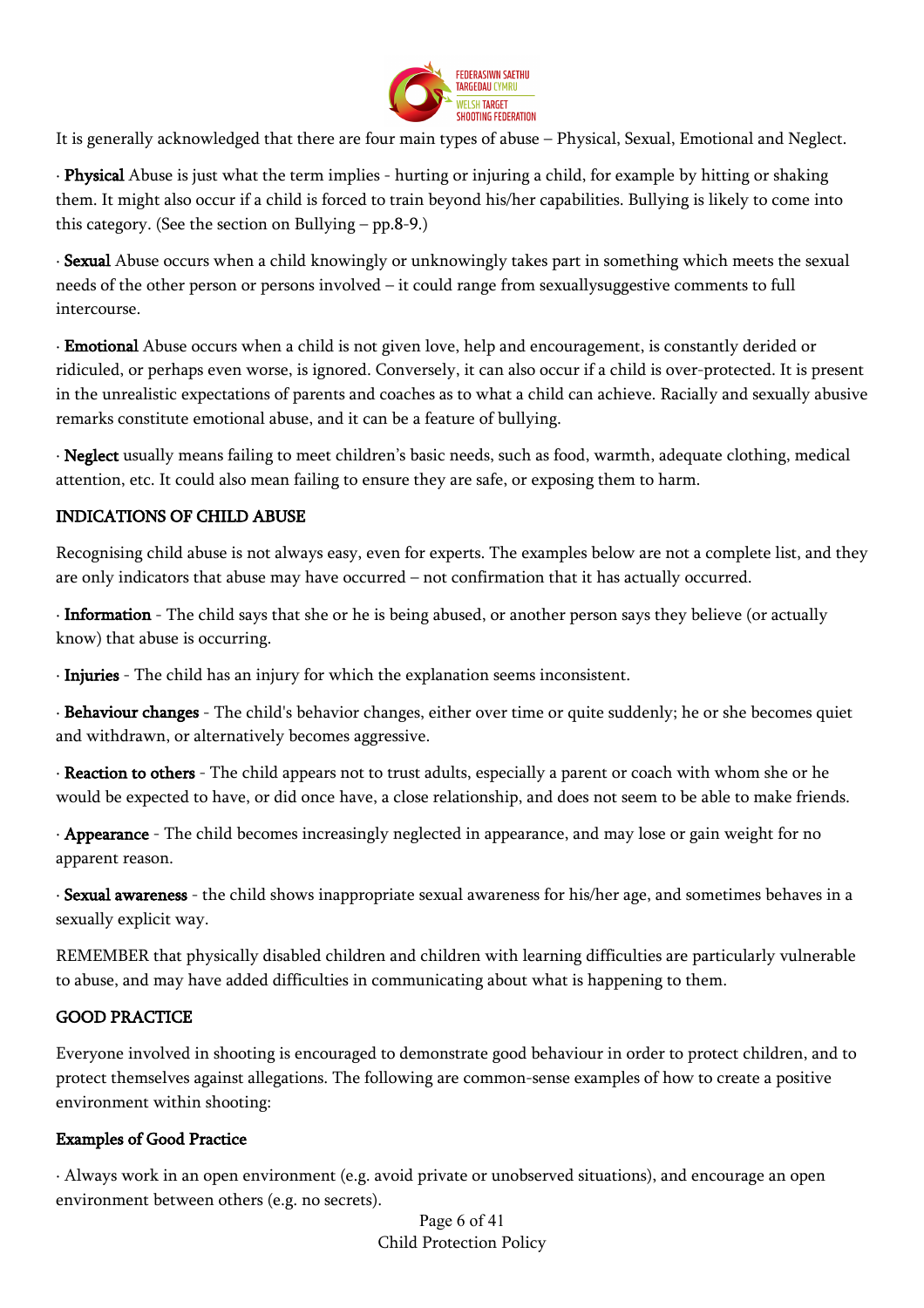

· Treat all young people equally and respect their dignity.

· Always put the welfare of each young person first, ahead of winning or achieving goals.

· Maintain a safe, appropriate distance in your dealings with young people; e.g. it is not appropriate to have an intimate relationship with a child, or to share a room with them.

· Build balanced relationships based on mutual trust which empowers children to share in the decision-making process.

· Make sport fun and enjoyable, and promote fair play.

· Ensure that if any form of manual/physical contact is required, it is done openly and according to good coaching practice promoted by WELSH TARGET SHOOTING FEDERATION and Member NGB's. Care is needed when adjusting hand and body positions, as well as assisting with shooting equipment. Young people should always be consulted and their agreement obtained. If necessary, parents should be told what needs to be done and why and their agreement obtained.

· Coaches should give information to parents and young people about their coaching methods and style. They should explain that if any form of manual/physical contact needs to be done by the coach it is either done for safety reasons, or there is simply no other way to do it. The parents and young people should "sign up" to the coach's style and give consent to his actions.

· Keep technical skills, qualifications and insurance up to date.

· Involve parents wherever possible; e.g. to supervise their children in changing rooms.

· Ensure that if mixed teams are taken away, they are always accompanied by a male and a female member of staff. (NB however; same-gender abuse can also occur.)

· Ensure that at events where shooters stay away from home, adults do not enter children's rooms nor invite children into their rooms (formal room checks must always be done with two or more members of staff).

· Be an excellent role model — this includes not smoking or drinking alcohol in the company of young people.

· Give enthusiastic and constructive feedback rather than negative criticism.

· Avoid excessive training or competition and pushing shooters against their will. Recognise each individual's needs and capabilities.

· Secure parental consent in writing to acting in loco parentis (in place of a parent) if it may be necessary to give permission for emergency first aid and/or medical treatment.

- · Be aware of any medicines being taken by participants, and any existing injuries.
- · Keep a written record of any injury that occurs, with the details of any treatment given.
- · Obtain written parental consent if officials/coaches are required to transport young people in their cars.
- · Ensure all transport arrangements are agreed with a parent/carer

REMEMBER: Although any physical contact requires a level of agreement, safety must NEVER be compromised.

#### What Not To Do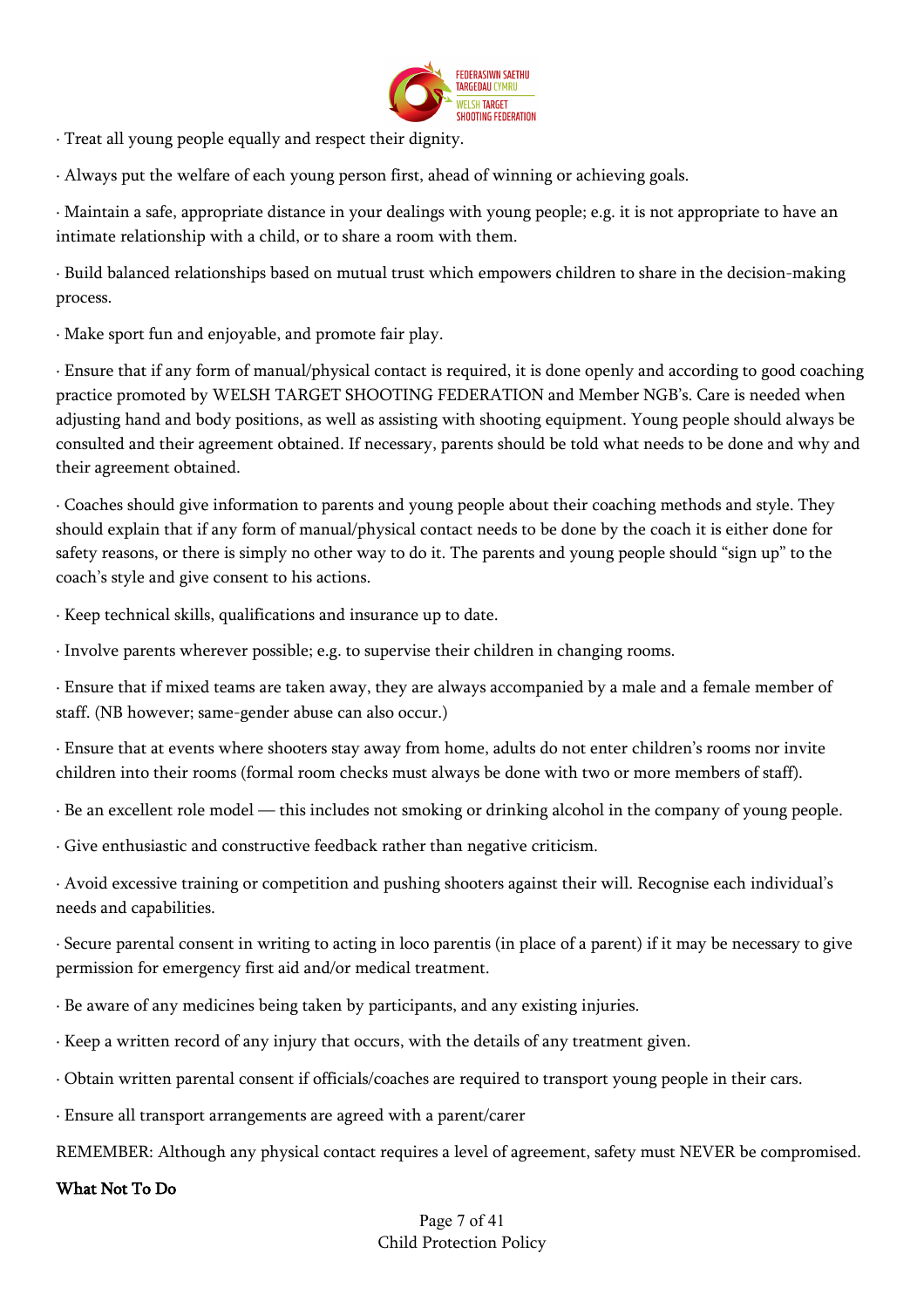

The following actions or activities should be avoided unless they are necessary in an emergency. If situations arise where these actions are unavoidable they should only occur with the full knowledge and consent of someone in charge within the organisation, or of the child's parents; for example, if a child sustains an injury and needs to go to hospital, or a parent fails to arrive to pick a child up at the end of a session.

### NEVER:

- · Engage in rough, physical or sexually-provocative games, including horseplay;
- · Allow or engage in any form of inappropriate touching;
- · Allow children to use inappropriate language unchallenged;
- · Make sexually suggestive comments to a child, even in fun;
- · Reduce a child to tears as a form of control;
- · Allow allegations made by a child to go unchallenged, unrecorded or not acted upon;
- · Do things of a personal nature for children or disabled adults that they can do for themselves;\*

## IN EXCEPTIONAL SITUATIONS:

Exceptional situations would include such scenarios as a child who is potentially at risk

- · Share a room with a child;
- · Invite or allow children to stay with you at your home unsupervised;
- · Spend excessive amounts of time alone with children away from others;
- · Take children to your home where they will be alone with you.

\*It may sometimes be necessary for staff or volunteers to do things of a personal nature for children, particularly if they are young or are disabled. These tasks should only be carried out with the full understanding and consent of parents and of the children involved. Be responsive to a person's reactions. If a person is fully dependent on you, discuss with him/her what you are doing, and give choices where possible. This is particularly important if you are involved in putting on or removing outer clothing, or where there is physical contact in lifting the person or assisting them to carry out particular activities. Avoid taking on responsibility for tasks for which you are not appropriately trained.

## Handling Potentially Difficult Situations

If a young shooter:

- · is accidentally hurt during practice, or
- · seems distressed in any manner, or
- · appears to be sexually aroused by your actions, or
- · misunderstands or misinterprets something you have done, or
- · a child goes missing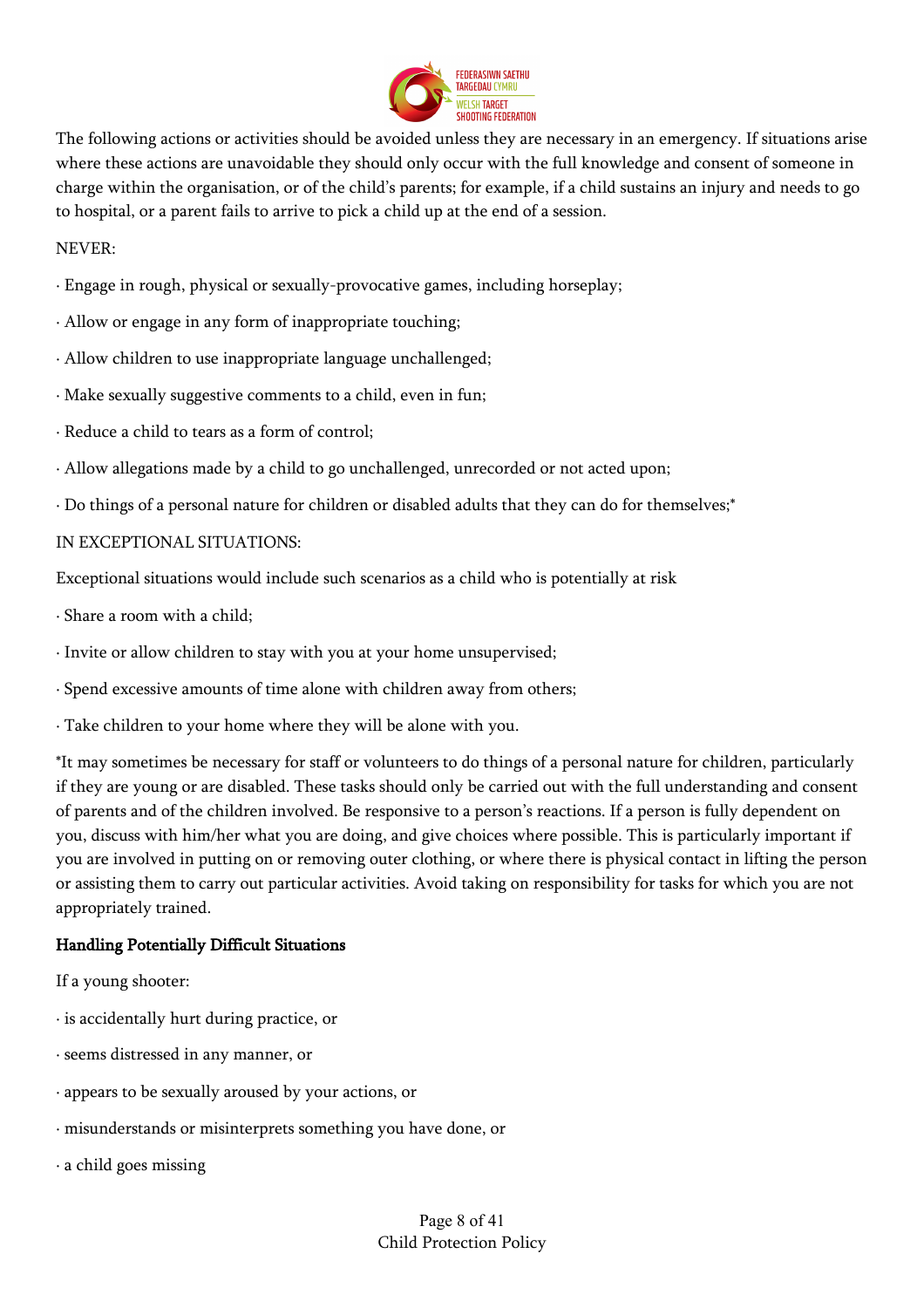

Then you should:

- · report the incident immediately to the CPO3 , and
- · report the incident immediately to another colleague, and
- · make a written record of the event (including a note of anyone who witnessed it), and
- · inform the shooter's parents of the incident
- · see flow-chart 1 for Procedure for Missing Participants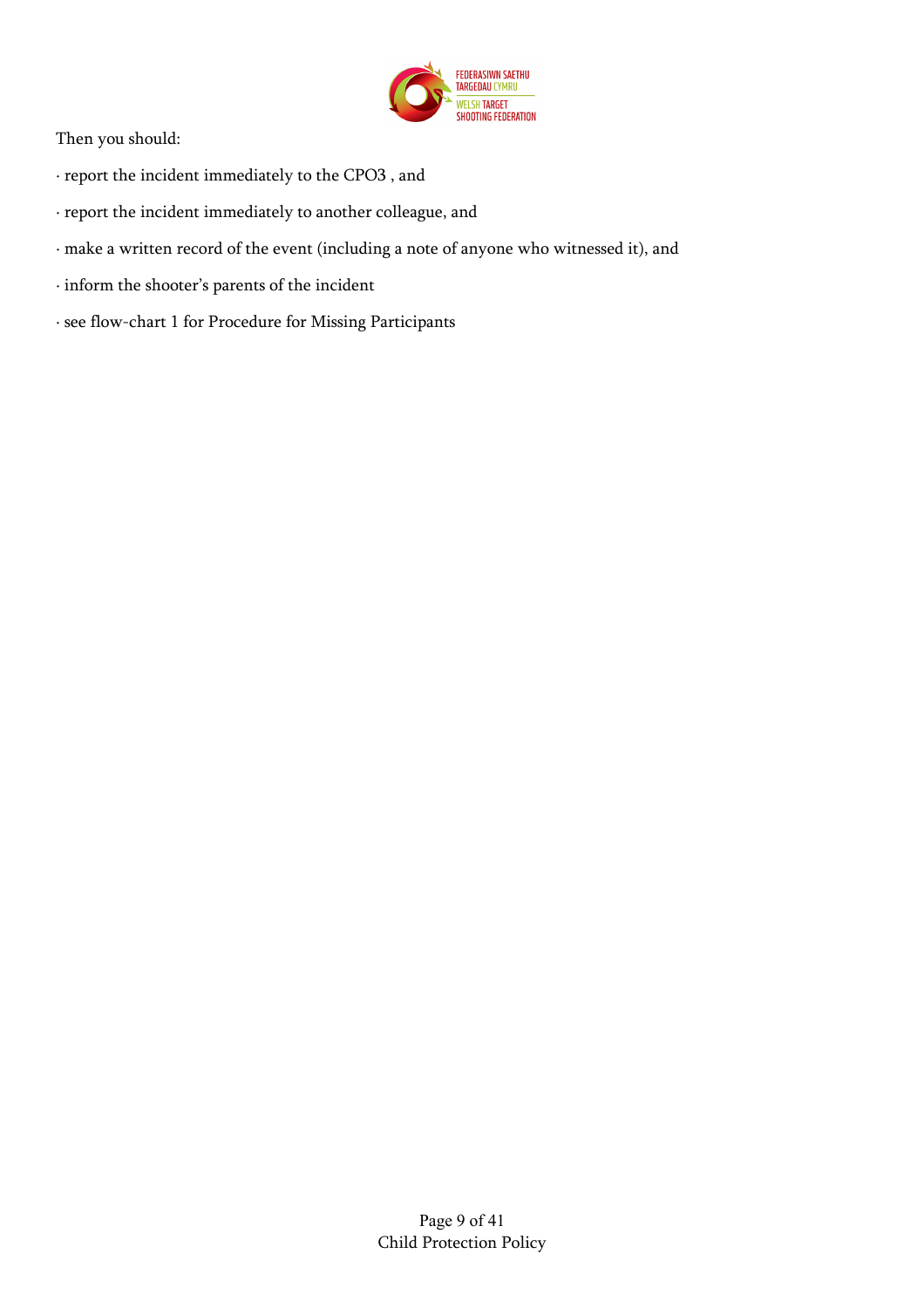

### Flowchart 1 PROCEDURE FOR MISSING PARTICIPANTS

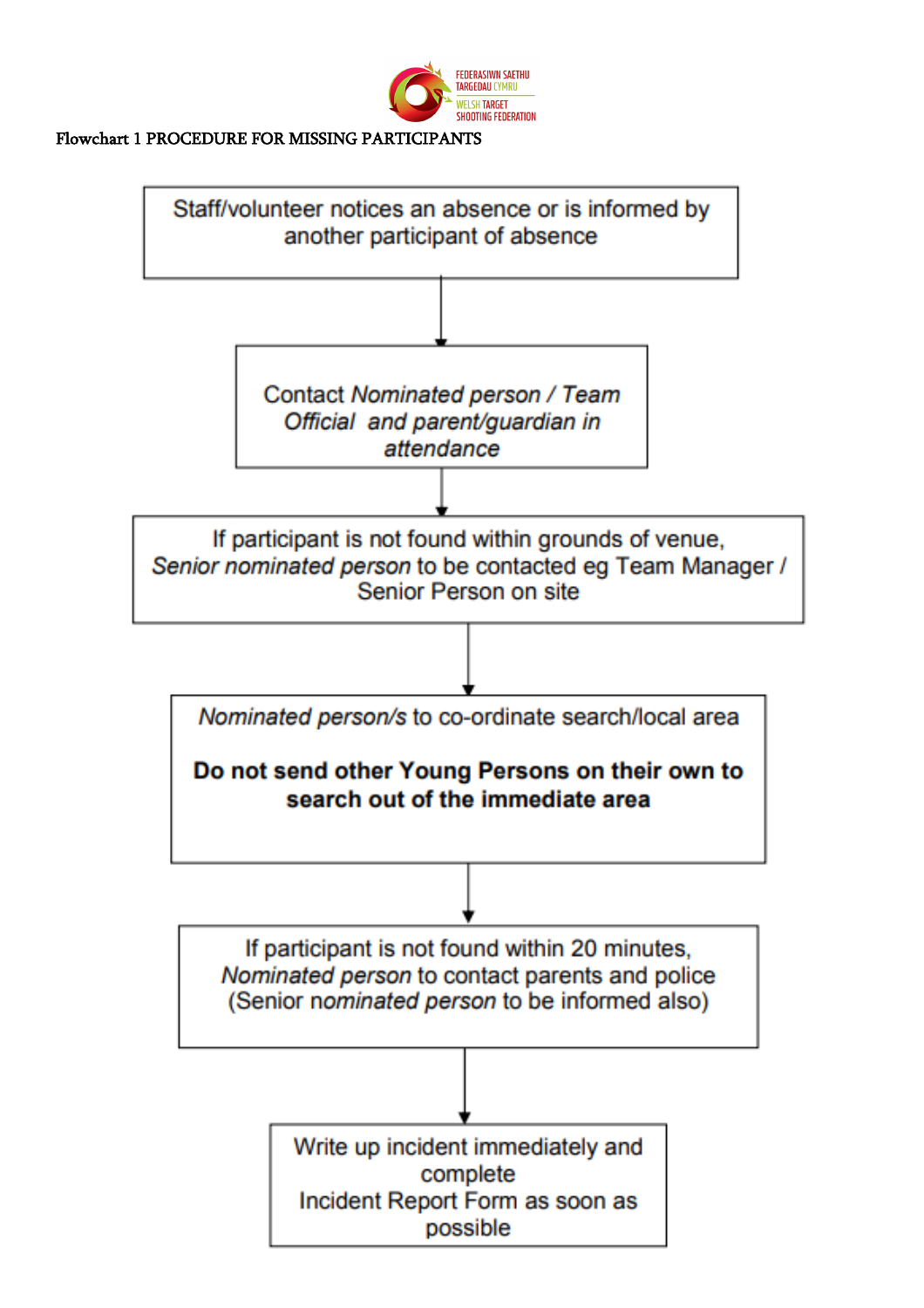

## TAKING ACTION

You may be prompted to take action by:-

· Concerns – developing from minor indications that there may be something wrong.

· Suspicions – arising from discovery of some clear indications that there is a problem.

· Disclosure of first-hand information by a victim or someone else.

· Accusation – a straight allegation or statement that abuse has taken place, made by the victim or someone else, who may be the victim's relative or friend, or might have been a witness.

### Acting on Concerns or Suspicions

It is not the responsibility of anyone working under the auspices of WELSH TARGET SHOOTING FEDERATION in a paid or voluntary capacity, nor of those working in affiliated organisations, to take responsibility for deciding whether or not child abuse is taking place. However, it is our responsibility to report any concerns or suspicions to the Police and Children's Social Care. (See Key to Terms and Abbreviations on page iii)

## Seeking Advice

Occasionally the CPO may be informed of situations where there is uncertainty about whether an allegation constitutes abuse or not, and therefore he/she is unclear about what action to take. Also, there may be circumstances where allegations are about poor practice rather than abuse. In such cases those responsible should always consult senior colleagues and obtain advice from Children's Social Care, Police or the NSPCC if there is any doubt. This is because an incident or allegation may be just one of a series of other instances which together cause concern.

## Sources of Expert Advice

· Telephone the Children's Social Care responsible for the place where the incident has occurred and speak to the duty worker, or the Local Authority CPO.

· The NSPCC's 24-hour Freefone helpline is on 0808 800 5000.

· The Police have specially-trained child protection teams who will give guidance and support, and which have out-of-office-hours enquiries facilities.

· If there is no response to the above services a 999 emergency call may have to be made to obtain help from the Police.

## Children's Social Care and the Police

Children's Social Care and the Police have statutory duties under the Children Acts 1989 and 2004 to ensure the welfare of children, and to work with the Local Safeguarding Children Boards (LSCBS). When a child protection referral is made, the Children's Social Care staff have a statutory responsibility to investigate. This may involve talking to the child and family, and gathering information from other people who know the child. Enquires may be carried out jointly with the Police. If action needs to be taken urgently and out of office hours, then the Police will deal with the enquiry sensitively and effectively.

## Records and Information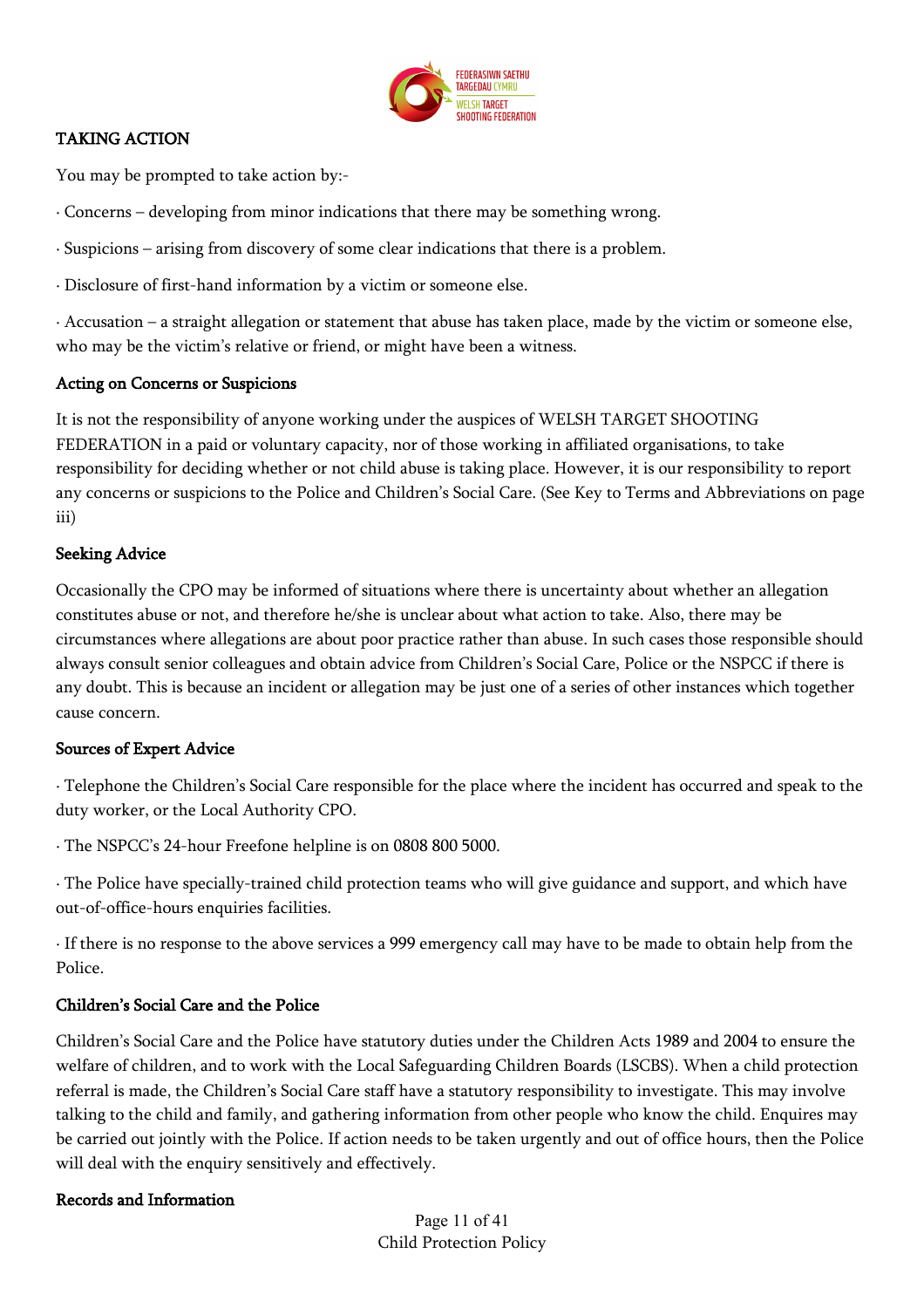

Information passed to the Children's Social Care or the Police must be as helpful as possible, hence the necessity for making a detailed record at the time of the disclosure or when the concern arose. Such information should include the following:

· The nature of the allegation.

- · A description of any visible bruising or other injuries.
- · The child's account, if it can be given, of what has happened and how any bruising or other injuries occurred.
- · Witnesses to the incident(s).
- · Any times, dates or other relevant information.

· A clear distinction between what is fact, opinion or hearsay. (Hearsay is "second-hand" evidence; i.e. it is given not by the person who actually said or saw something, but by another person who heard them say or describe it.)

Reporting the matter to the Police or Children's Social Care Department should not be delayed by attempts to obtain more information. Wherever possible, referrals telephoned to the Children's Social Care Department should be confirmed in writing within 24 hours. A record should also be made of the name and designation of the Children's Social Care member of staff or Police officer to whom the concerns were passed, together with the time and date of the call, in case any follow-up is needed. Copies of this information should be sent to WELSH TARGET SHOOTING FEDERATION and to the Local Authority CPO.

### Sharing Concerns with Parents

There is always a requirement to work in partnership with parents or carers where there are concerns about their children. Therefore, in most situations, it would be important to talk to parents or carers to help clarify any initial concerns. For example, if a child seems withdrawn, there may be a reasonable explanation; he/she may have experienced an upset in the family, such as a bereavement, or parental separation/divorce.

#### When Not to Share Concerns with Parents

There are circumstances in which a young person might be placed at even greater risk if concerns are shared with parents (e.g. where a parent or carer may be responsible for the abuse, or may not be able to respond to the situation appropriately). In these cases or where concerns still exist, any suspicion, allegation or incident of abuse must be reported to the person in charge as soon as possible, and recorded. Advice and guidance should be sought from the local Children's Social Care CPO on the question of conferring with parents. Depending on the circumstances, and the time of day, the "person in charge" might be, for instance, the CPO of the body that is running an event, a Range Officer or other official at a competition, a team manager, the event manager, or the manager of the facility where the event is taking place.

## Responding to Disclosure

There is a whole range of ways in which disclosure may occur. If a young person says or indicates that he/she is being abused, or information is obtained which gives rise to concern that a young person is being abused, you should react immediately.

The person receiving information concerning disclosure should:

· React calmly so as not to frighten the child.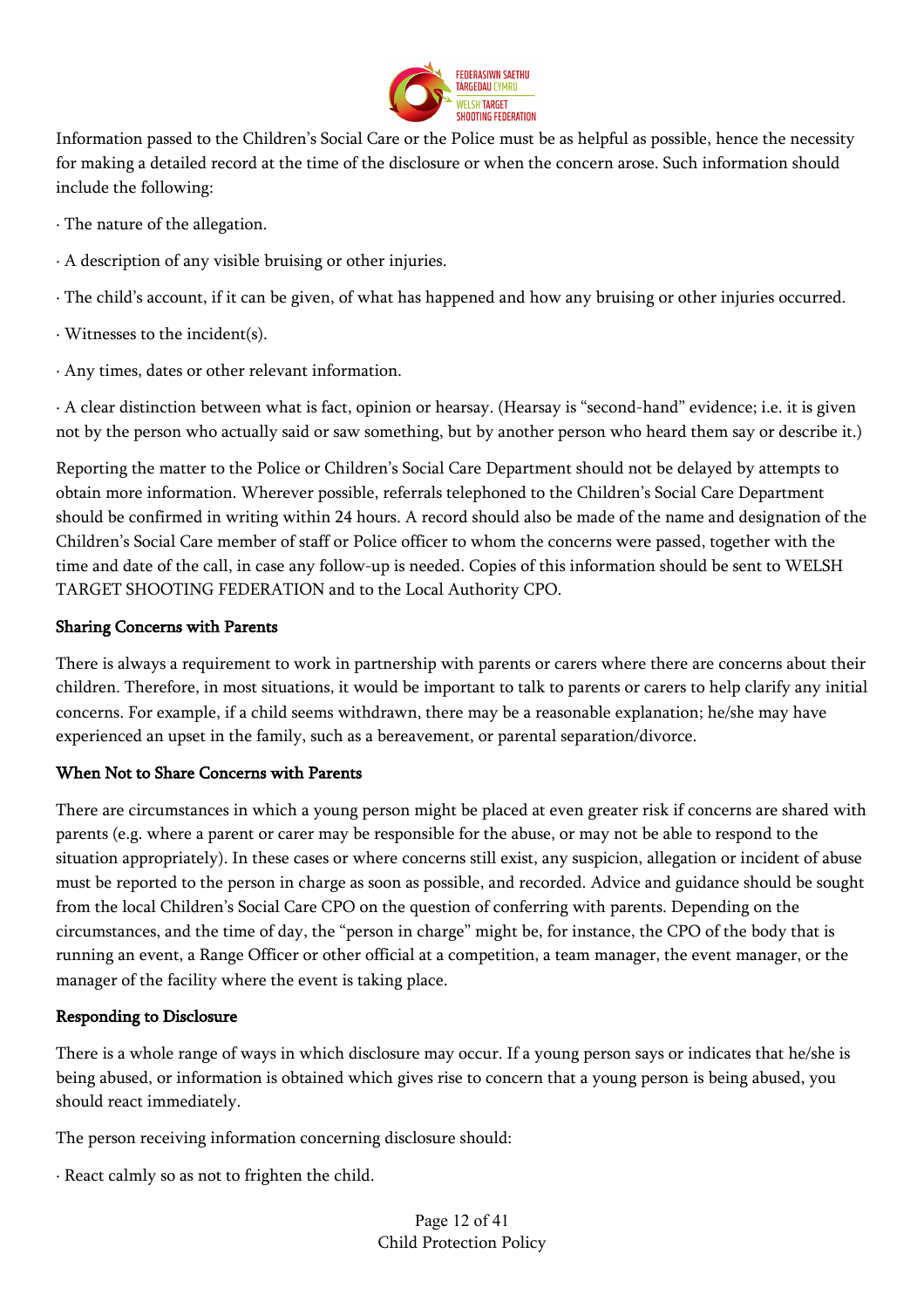

· Tell the child he/she is not to blame and that he/she was right to tell what he/she knows.

· Take what the child says seriously, recognising the difficulties inherent in interpreting what is said by a child who has a speech disability and/or differences in language.

· Keep questions to the absolute minimum to ensure a clear and accurate understanding of what has been said, and to avoid putting words into the child's mouth.

· Reassure the child, but not make promises of confidentiality which it might not be possible to keep in the light of subsequent developments.

· Make a full written record of what had been said, heard and/or seen as soon as possible.

Note: Not all young or disabled people are able to express themselves verbally. Communication difficulties may mean that it is hard for them to complain or be understood. Sometimes it is difficult to distinguish the signs of abuse from the symptoms of some disabilities or conditions that may be relevant to the nature of an individual's impairment. However, where there are concerns about the safety of a young person, record what has been observed in detail and follow the procedures in this Guide to report these concerns. Where there are no procedures in place, seek advice from Children's Social Care (see above).

## What not to do

The person receiving the disclosure should not:

- · Panic;
- · Allow their shock or distaste to show;
- · Probe for more information than is offered;
- · Speculate or make assumptions;
- · Make negative comments about the alleged abuser;
- · Approach the alleged abuser;
- · Make promises or agree to keep secrets.

## Bullying

It is important to recognise that not all cases of abuse involve an adult abusing a young person. The abuser may be another young person; for example in the case of bullying. Bullying may be seen as deliberately hurtful behaviour, usually repeated over a period of time, where it is difficult for those bullied to defend themselves.

## Forms of Bullying

It can take many forms, the main types are:

- · Physical e.g. hitting, kicking and theft.
- · Verbal e.g. name-calling, constant teasing, sarcasm, racist or homophobic taunts, threats, graffiti and gestures.
- · Emotional e.g. tormenting, ridiculing, humiliating and ignoring.
- · Sexual e.g. unwanted physical contact or abusive comments.

Page 13 of 41 Child Protection Policy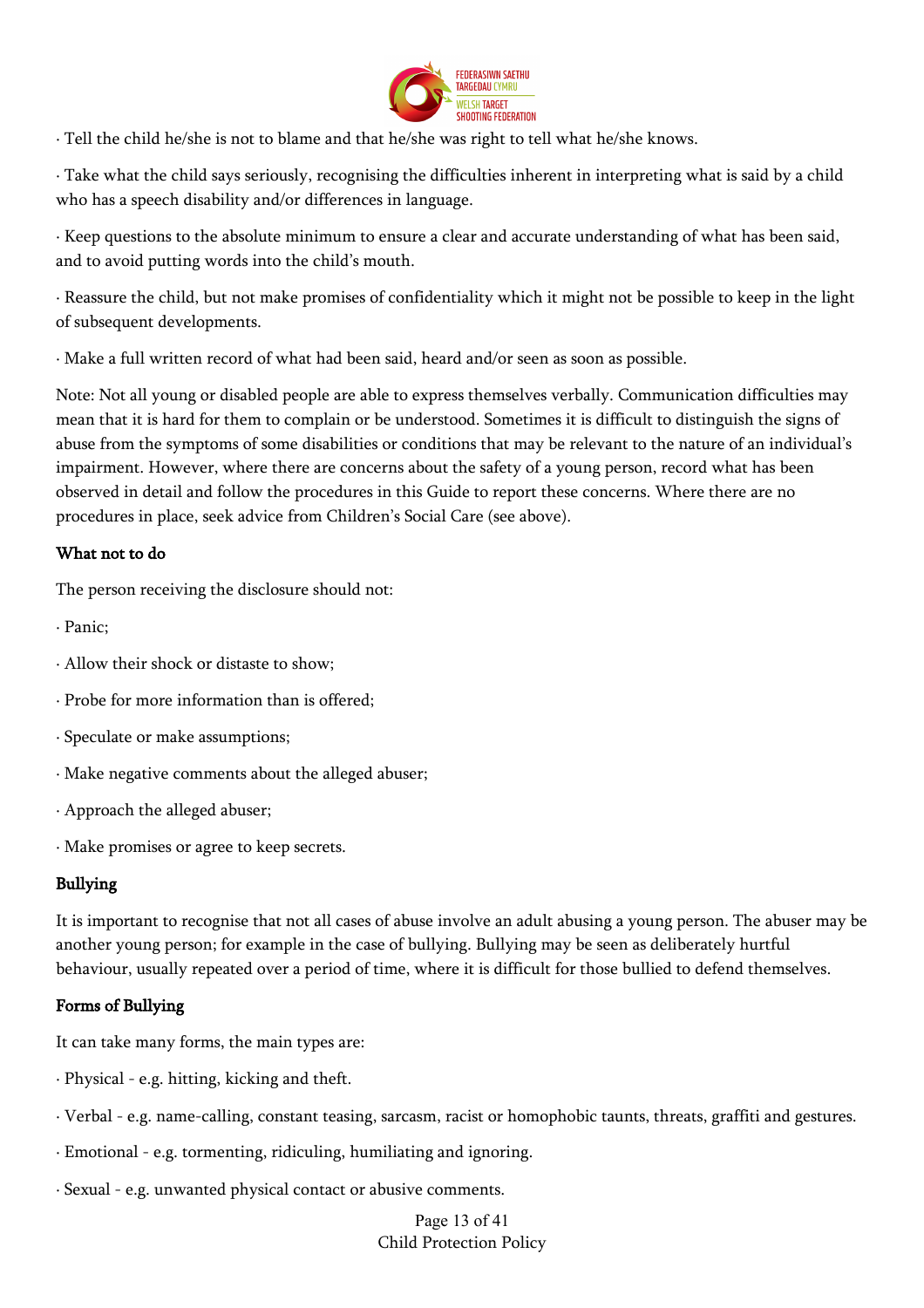

· Cyber Bullying – see Social Media, Annex II

## Potential Victims

Although anyone can be the target of bullying, victims are typically shy, sensitive and perhaps anxious or insecure. Sometimes they are singled out for physical reasons — being overweight, physically small, having a disability or belonging to a different race, faith or culture.

### Potential Bullies

Both girls and boys can be bullies, but it seems to be more conspicuous in boys. Although bullying often takes place in schools, research shows it can and does occur anywhere where there is inadequate supervision — on the way to and from school, at a sporting event, in the playground and in changing rooms. Bullies come from all walks of life; they bully for a variety of different reasons, and may even have been abused themselves. Typically, bullies can have low self-esteem, be excitable, aggressive and jealous. Crucially, they have learned how to gain power over others, and there is increasing evidence to suggest that this abuse of power can lead to crime.

### Bullies in Sport

The competitive nature of sport makes it an ideal environment for the bully. The bully in sport can be:

- · A parent who pushes too hard;
- · A coach who adopts a win-at-all-costs philosophy;
- · A player who intimidates inappropriately;
- · An official who places unfair pressure on a person.

## Effects of Bullying on the Victim

The damage inflicted by bullying is frequently under-estimated. It can cause considerable distress to children and disabled adults, to the extent that it affects their health and development, or in extreme cases causes them significant harm (including self-harm). There are a number of signs that may indicate that a young person is being bullied:

· Behavioural changes, such as reduced concentration and/or becoming withdrawn, clingy, depressed, tearful, emotionally up and down; reluctance to go to school, training or sports club.

· A drop off in performance at school, or in their standard of play.

· Physical signs such as stomach-aches, headaches, difficulty in sleeping, bed-wetting, scratches and bruises, damaged clothes, and bingeing on food, cigarettes or alcohol.

· A shortage of money, or frequent loss of possessions.

#### Action if Bullying is Suspected

The same procedure should be followed as set out in previous categories if bullying is suspected. All settings in which children are provided with services or are living away from home should have rigorously-enforced antibullying strategies in place.

## Action to Help the Victim and to Prevent Bullying in Shooting

Page 14 of 41 Child Protection Policy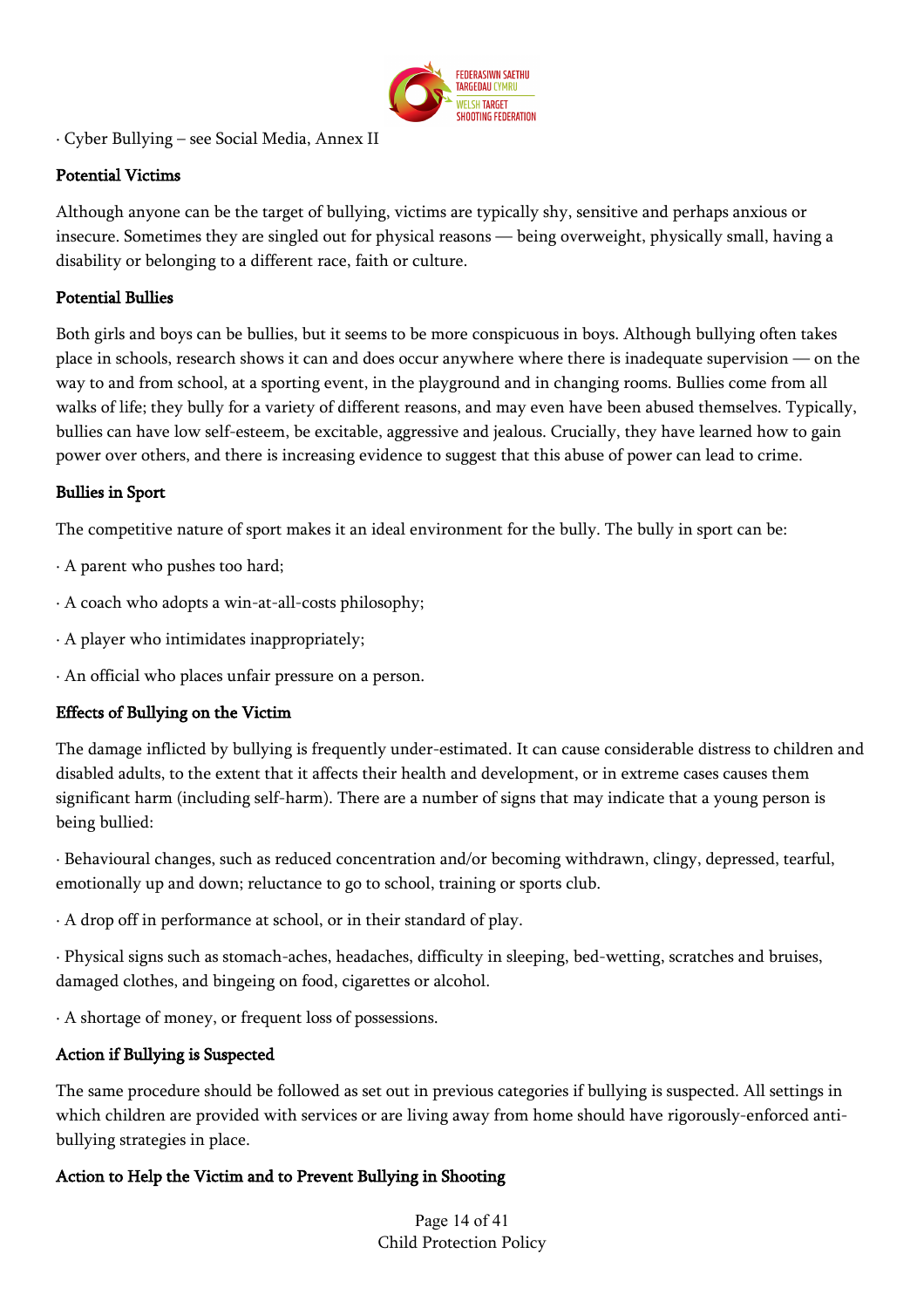

· Take all signs of bullying very seriously.

· Encourage all children to speak and share their concerns.

· Help the victim to speak out and tell the person in charge at the club or school (an official or senior member of staff), or someone else in authority.

· Create an open environment.

· Investigate all allegations and take action to ensure the victim is safe. Speak to the victim and the bully separately.

· Reassure the victim that you can be trusted and will help him/her, although you cannot promise to tell no-one else.

· Keep records of what is said (by whom and when), and what happened.

· Report any concerns to the person in charge at the club or school (wherever the bullying is occurring).

### Action Towards the Bully

The coach or person in charge should:

· Talk to the bully, explain the situation, and try to get him/her to understand the consequences of his/her behaviour. Seek an apology to the victim.

· Inform the bully's parents.

· Insist on the return of borrowed items, and that the bully compensates the victim.

· Provide support for the victim's coach, firstly because he/she may have reported the bullying, and secondly to help him/her to deal with its effect on the victim.

· Impose sanctions as necessary.

· Encourage the bully to change his/her behaviour, and support his/her efforts to do so.

· Hold meetings with the families of both the victim and the bully to report on progress. · Inform relevant organisation members of action taken.

· Keep a written record of all action taken.

## WELSH TARGET SHOOTING FEDERATION'S DUTIES AND RESPONSIBILITIES

WELSH TARGET SHOOTING FEDERATION will:

· Accept the moral and legal responsibility, under its duty of care for young people, for implementing the Child Protection Policy to safeguard their well-being and to protect them from abuse.

· Respect and promote the rights, wishes and feelings of young people and disabled adults.

· Ensure that its employees and volunteers adopt best practice in order to safeguard and protect young people from abuse, and to protect themselves against false allegations.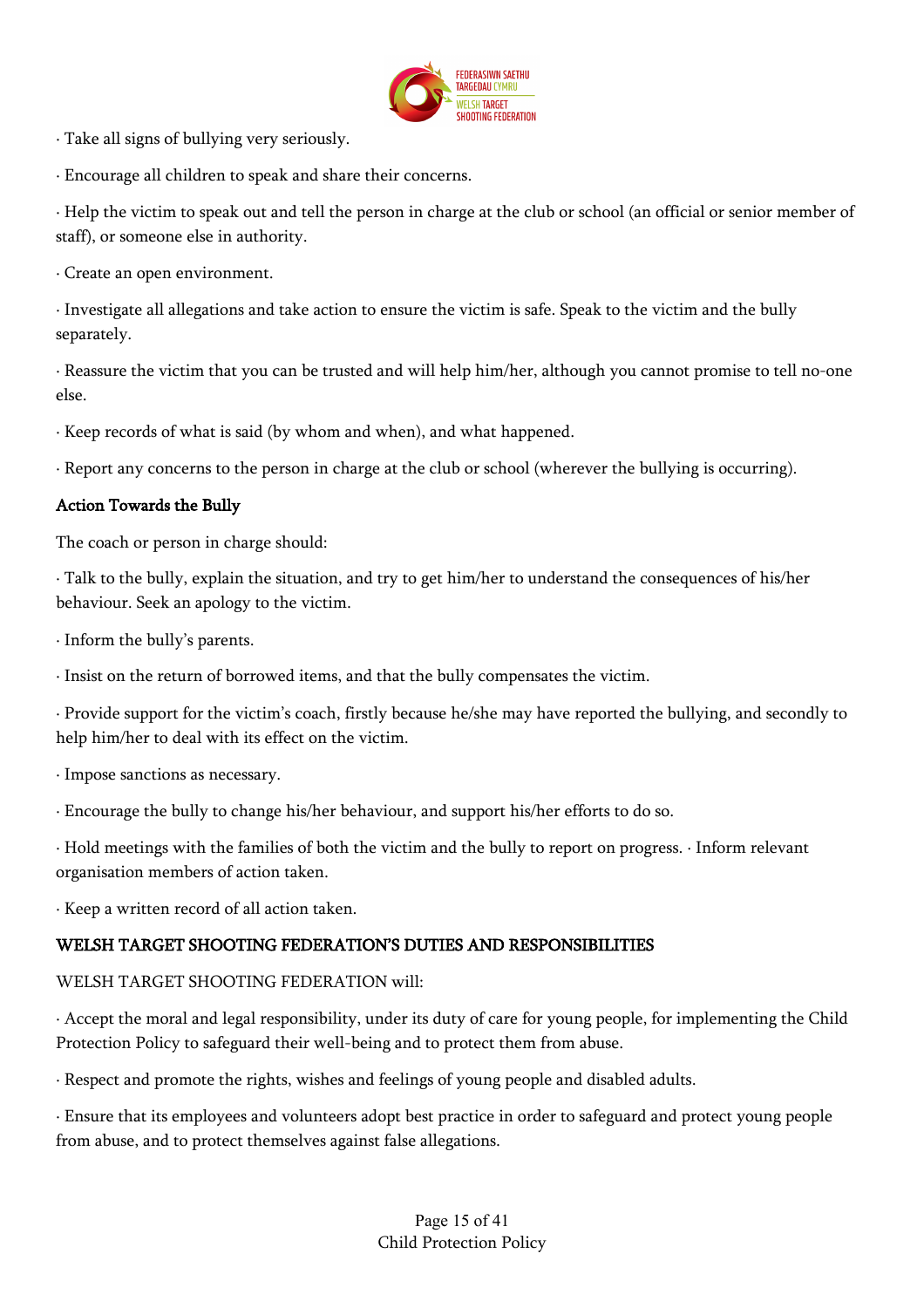

· Require staff and volunteers to adopt and abide by the WELSH TARGET SHOOTING FEDERATION Code of Conduct, Equality and Sexual Harassment and its Child Protection Policy and Procedures set out in this Guide. (Obtainable from WELSH TARGET SHOOTING FEDERATION, and on its website.)

· Respond to any allegation appropriately, and implement its disciplinary and appeals procedures in the event that an allegation is proved to be true.

## CHILD PROTECTION PERSONNEL STRUCTURE IN SHOOTING

## Child Protection Officers (CPOs)

In order for the WELSH TARGET SHOOTING FEDERATION Child Protection Policy to be effective, designated persons for child protection and child welfare, known as "Child Protection Officers" (CPOs) will be required at all levels. This may vary in different NGB's. In considering candidates for appointment as CPOs, all organisations must bear in mind that the person selected must be 100% reliable in terms of discretion, and must fully understand the vital importance of confidentiality in handling child protection issues.

## Clubs

Where the club has junior or disabled members, or runs events that are likely to involve junior or disabled shooters:

- · Should have a Child Protection Policy
- · Club should appoint a CPO.
- · Club CPO undergoes Dbs check. (See Key to Terms & Abbreviations, pp.iii)
- · Club CPO receives copy of WELSH TARGET SHOOTING FEDERATION's Child Protection guide.

## **Counties**

If a county training squad exists, or competitions take place at county level:

- · Should have a Child Protection Policy
- · County should appoint a CPO.
- · County CPO undergoes DBS check. (See Key to Terms & Abbreviations, pp.iii)
- · County CPO receives copy of WELSH TARGET SHOOTING FEDERATION's Child Protection guide.

## Regions

If a regional training squad exists or competitions take place at regional level:

- · Should have a Child Protection Policy
- · Regional squad or organisation should appoint a CPO.
- · Regional CPO undergoes DBS check.
- · Regional CPO receives copy of WELSH TARGET SHOOTING FEDERATION's Child Protection guide.

## WELSH TARGET SHOOTING FEDERATION Member NGB's

Page 16 of 41 Child Protection Policy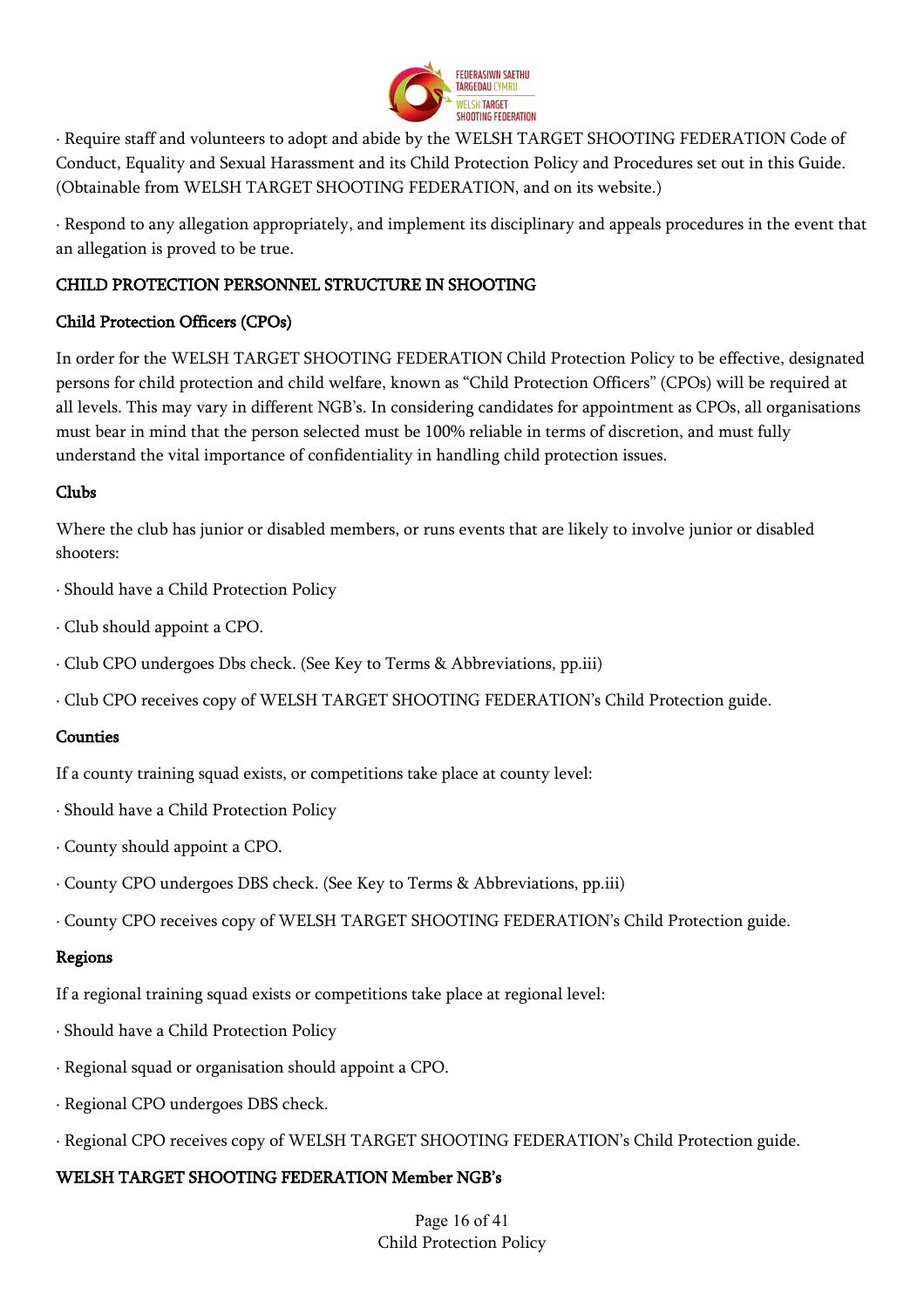

- · Should have a Child Protection Policy
- · Member NGB should appoint an NGB CPO.
- · NGB CPO undergoes DBS check7 .

· It is recommended that NGB CPO attends SCUK7 "Safeguarding & Protecting Children" course or similar.

· NGB CPO receives copy of WELSH TARGET SHOOTING FEDERATION's Child Protection guide. The NGB CPO has the following additional responsibilities:

· Maintaining an up-to-date list of CPOs at the respective levels.

- · Providing a contact point at his/her NGB for Child Protection issues.
- · Disseminating information on Child Protection Policy, procedures and issues.

· Arranging for publication in his/her NGB's journals and newsletters of up-dating information on Child Protection.

· Giving advice to organisations affiliated to his/her NGB.

## WELSH TARGET SHOOTING FEDERATION

- · WELSH TARGET SHOOTING FEDERATION should appoint a National CPO.
- · National CPO undergoes DBS check.
- · National CPO attends SCUK7 "Safeguarding & Protecting Children" course.

· National CPO receives copy of WELSH TARGET SHOOTING FEDERATION's Child Protection guide.

## All CPOs

In the event of a disclosure, suspicion or allegation of child abuse it is the responsibility of the CPO to inform the Children's Social Care or Police without delay. In the absence of a CPO at any level, or if the concern is about the CPO him/herself, the person who has concerns, or who has been informed of them should immediately contact the Children's Social Care or the Police. The numbers are in the telephone directory. The person reporting to the Children's Social Care or Police should give his/her contact details. If he/she has concerns about this he/she should contact the National CPO, or inform the Police or Children's Social Care about problems with confidentiality. The Children's Social Care, together with the CPO where appropriate, will decide how and when parents or carers are to be informed. All incidents should also be reported to WELSH TARGET SHOOTING FEDERATION, and to the Local Authority CPO if this has not already been done (e.g. because the initial report was to the Police).

## WELSH TARGET SHOOTING FEDERATION Child Protection Panel (CPP)

The WELSH TARGET SHOOTING FEDERATION Child Protection Panel is responsible for development of policies, procedures, and systems for child welfare in shooting. It comprises of WTSF Child Protection Policy adopted from British Shooting July 2017 Company no 06693905 12 delegates from Member NGB's and the National CPO. It may also invite specialists to join the panel for specific duties.

The panel has two main functions: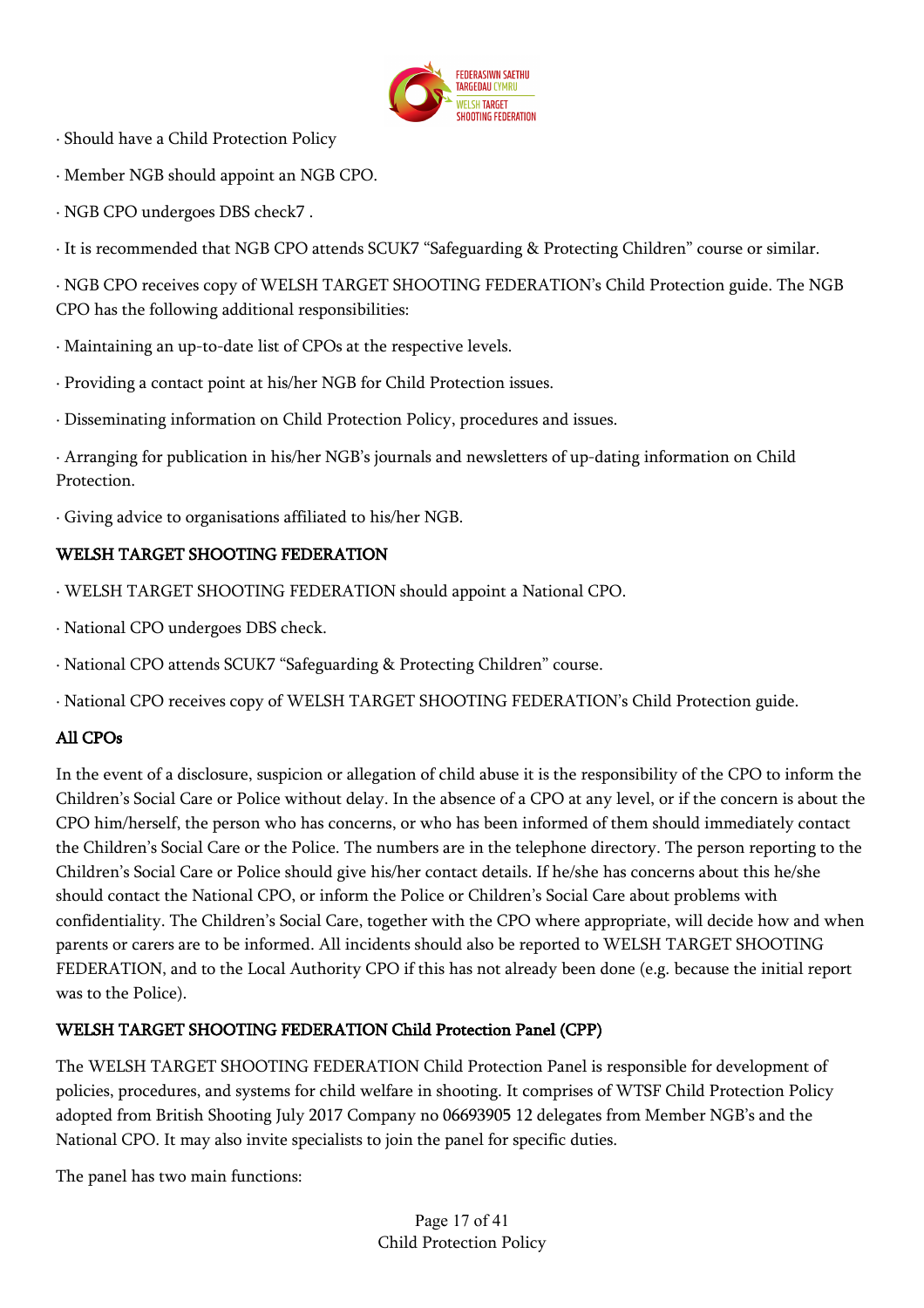

· To discuss and agree WELSH TARGET SHOOTING FEDERATION's Child Protection measures, then disseminate them to NGB's.

· To deal with cases of child abuse in shooting and keep the WELSH TARGET SHOOTING FEDERATION Board informed about such matters.

In all circumstances, when a Police or Children's Social Care investigation is taking place the CPP will, on receipt of information resulting from those investigations, decide what steps should be taken in the light of the information provided. The steps may include disciplinary procedures. Any WELSH TARGET SHOOTING FEDERATION investigation will take place after the Police or Children's Social Care investigation has been completed. After a decision has been reached by the Children's Social Care or Police, or by a court of law, the CPP will take into account their findings in its report to the WELSH TARGET SHOOTING FEDERATION Board and in its recommendations on what further action may be appropriate.

## RESPONDING TO SUSPICIONS, DISCLOSURE AND ALLEGATIONS WITHIN SHOOTING

WELSH TARGET SHOOTING FEDERATION will respond to:

· Any disclosure, suspicion or allegation of poor practice within the sport.

· Any disclosure, suspicion or allegation made against a person who is involved in the sport but relating to that person's activities outside the sport.

The flow diagrams on pages 13 and 14 show the full pathways for dealing with concerns relating to incidents both within and outside shooting. Simply put, if you are concerned about someone's behaviour, or about the welfare of a child, you should:

· Deal with medical emergencies first – inform the doctor or medical staff that there may be a child protection issue.

· Report the incident to the Club, County or Regional CPO (whichever is appropriate), who will inform the National CPO and the relevant NGB CPO.

· Complete an Incident Report Form (see Annex II)

· Report the incident to the Police or Children's Social Care if appropriate, recording the name and designation of the Children's Social Care member of staff or Police officer to whom the concerns were notified, together with the time and date of the call, in case any follow-up is needed.

## Flow-chart 2 – Dealing with Concerns or Disclosure Within Shooting

This applies where:  $\cdot$  the incident concerned takes place within the shooting environment, and/or  $\cdot$  the suspected abuser operates in some capacity within the shooting sport (i.e. is a shooter, coach, official, or employee of a shooting organisation).

## Flow-chart 3 – Dealing with Concerns or Disclosure Outside Shooting

This shows the course of action where:

- · the suspected abuser operates in some capacity within the shooting sport, but
- · the incident itself is not linked to shooting, and

Page 18 of 41 Child Protection Policy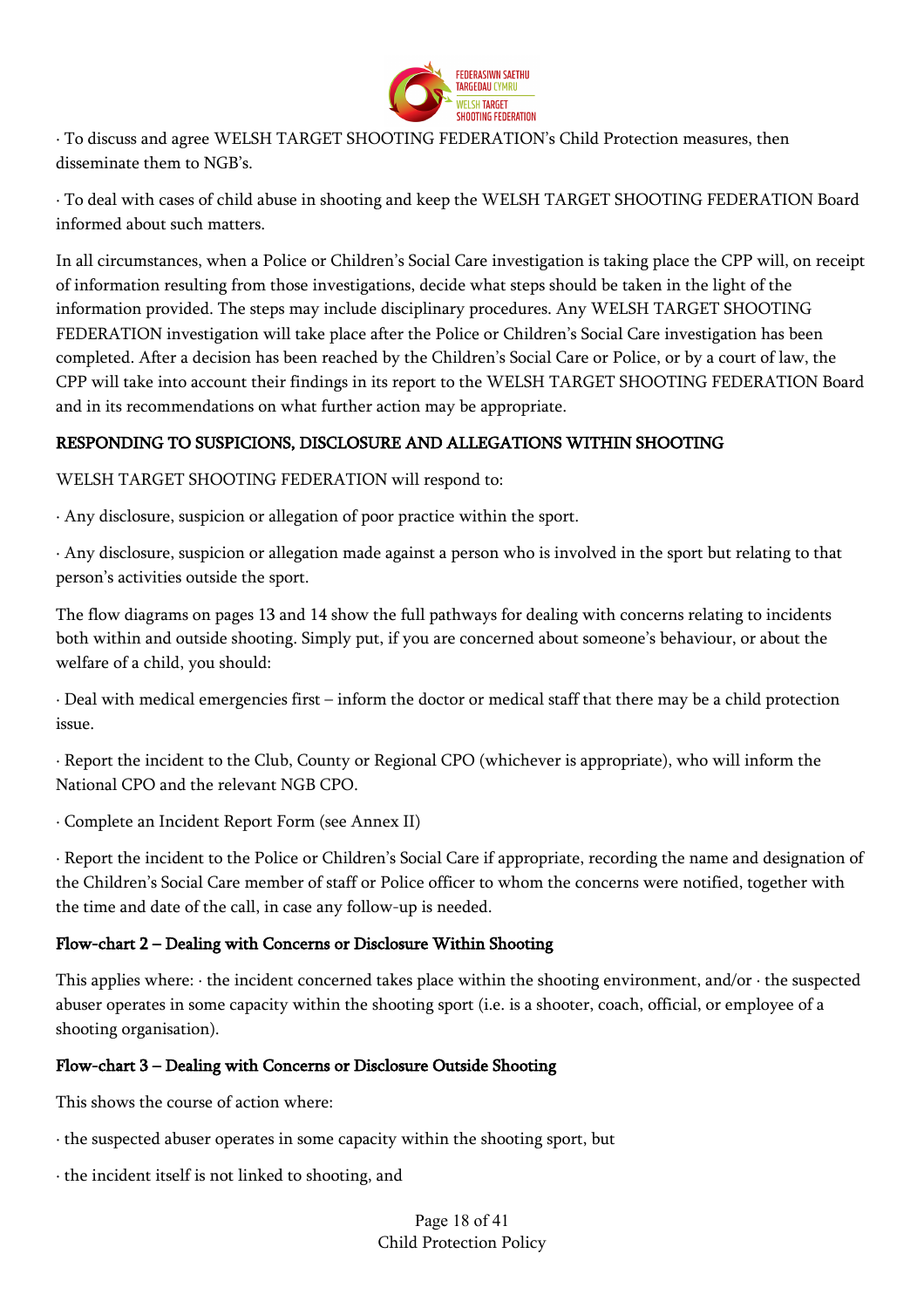

· the suspected/alleged victim has no connection with shooting.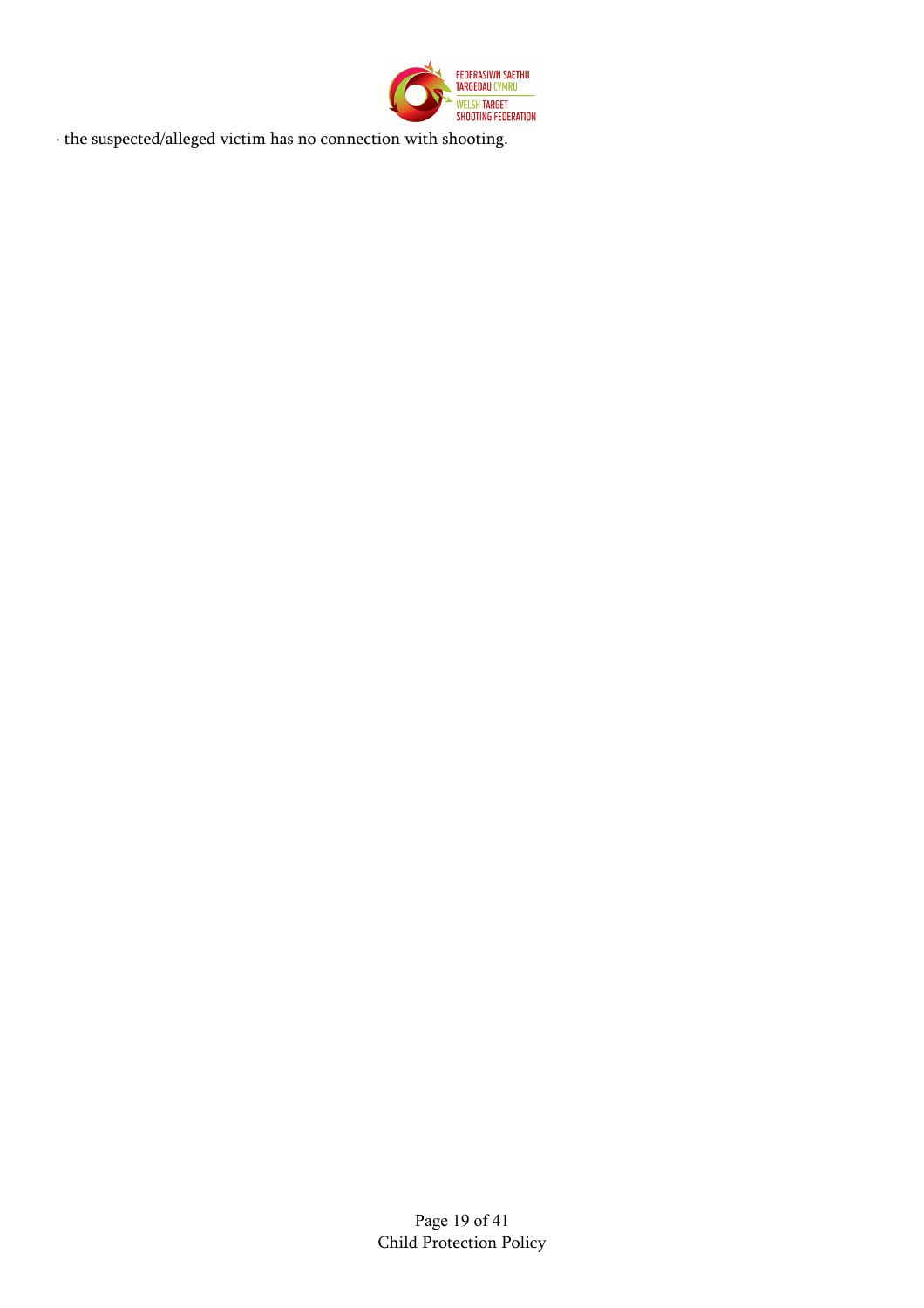

#### Flowchart 2 Dealing with Concerns, Suspicions or Disclosure Within Shooting



Note: Steering Group: WTSF CPO and CEO plus a minimum of one additional members' may be selected in particular situations as appropriate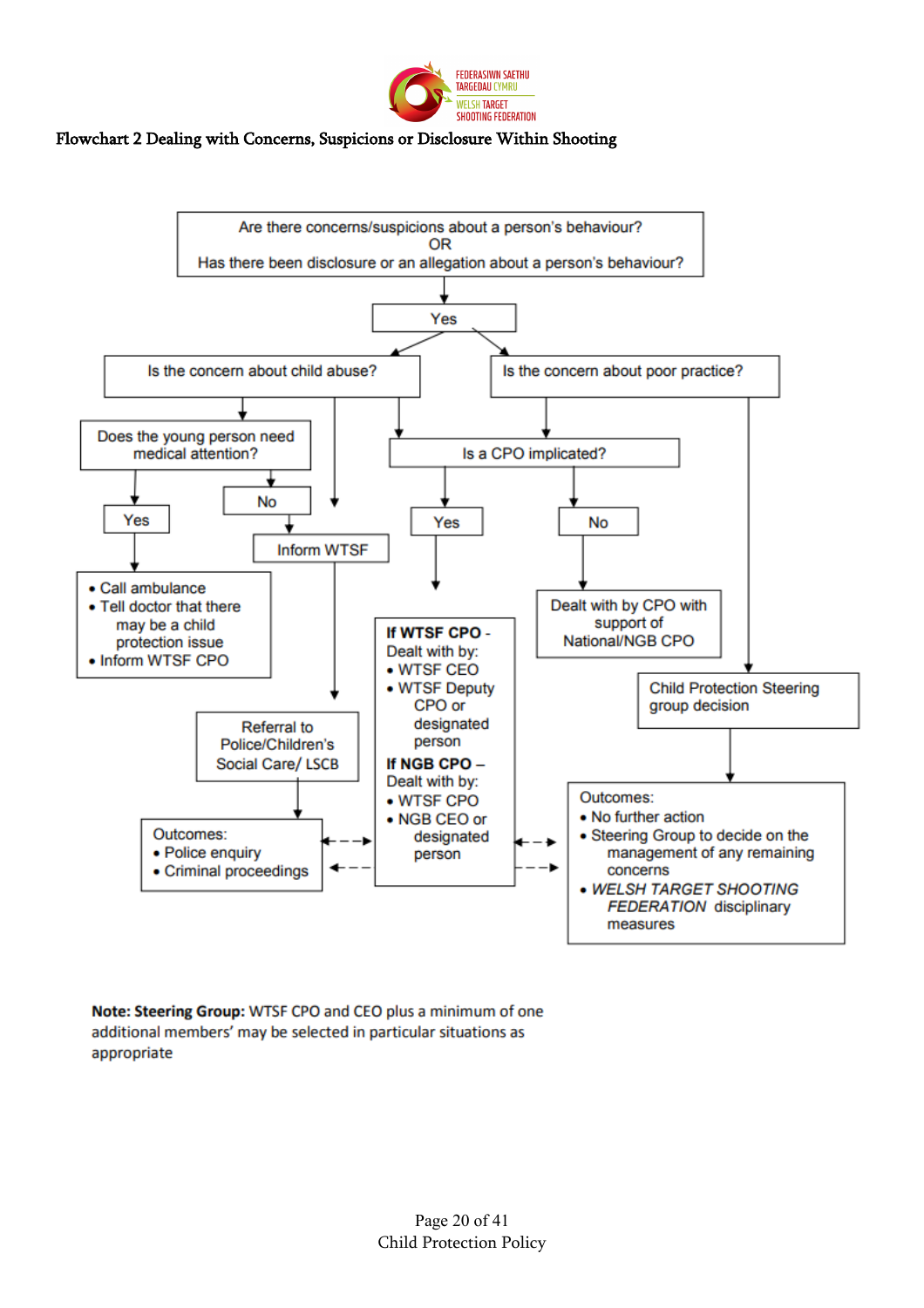

### Flowchart 3 Dealing with Concerns, Suspicions or Disclosure Outside Shooting

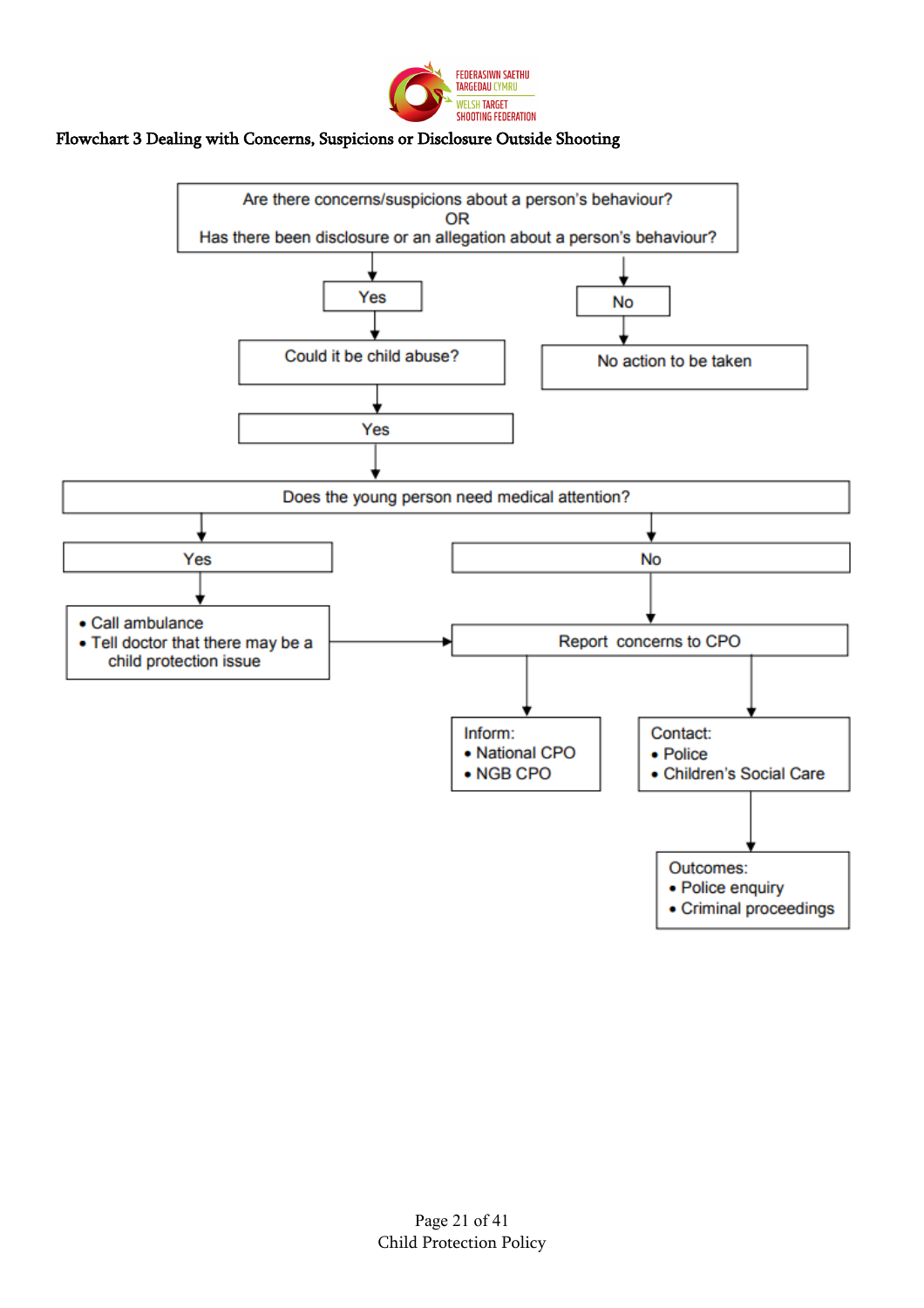

## DEALING WITH ALLEGATIONS AGAINST STAFF AND VOLUNTEERS

The expression "staff and volunteers" covers anyone working with children within the sport, whether in a paid or voluntary capacity. Thus it includes, for example, volunteers or helpers in clubs, tournament officials, coaches, and team managers on training camps or championships.

### Allegations of Previous Abuse

Allegations of abuse may be made a long time after the event (e.g. by an adult who was abused as a child). These may relate to a person who is still working with children, so other children, either within or outside shooting, may be at risk from that person. Where such an allegation is made, WELSH TARGET SHOOTING FEDERATION will follow the procedures outlined on page 13, and will report the matter to the Children's Social Care or the Police. WELSH TARGET SHOOTING FEDERATION will investigate any allegations of previous abuse or poor practice within the sport, and will act on the findings of any investigations by the Police or Children's Social Care.

### **Confidentiality**

Every effort must be made to ensure that confidentiality is maintained for all concerned. Information should be handled and disseminated on a "need-to-know" basis only. This covers the following personnel:

· The person making the allegation.

- · The parents of the person who is alleged to have been abused.
- · The alleged abuser (and his/her parents if he/she is a child).

· Anyone who is retained by the alleged abuser to represent his/her interests (e.g. a lawyer, or a lay representative in disciplinary proceedings)

- · Children's Social Care
- · Police
- · The CPO to whom the incident was initially reported.
- · The National CPO and members of the CPP.

All information about an incident must be stored in a secure place with access restricted to designated people. It must be dealt with in accordance with data protection regulations (these require that information is accurate, regularly up-dated, relevant and secure). The security requirement means that such information must not be communicated via e-mail or text-message, nor in messages left on telephone answering services. All communications sent by post must be clearly marked "Strictly confidential, to be opened by addressee only".

#### Investigation of Suspected Abuse

Where there is an allegation of abuse against a member of staff or a volunteer, there may be three types of investigation leading to one or more hearing(s) before tribunals:

- · Criminal, by the Police, leading to prosecution in the Magistrates' or Crown Court.
- · Child protection, by the Children's Social Care , leading to measures to prevent further abuse.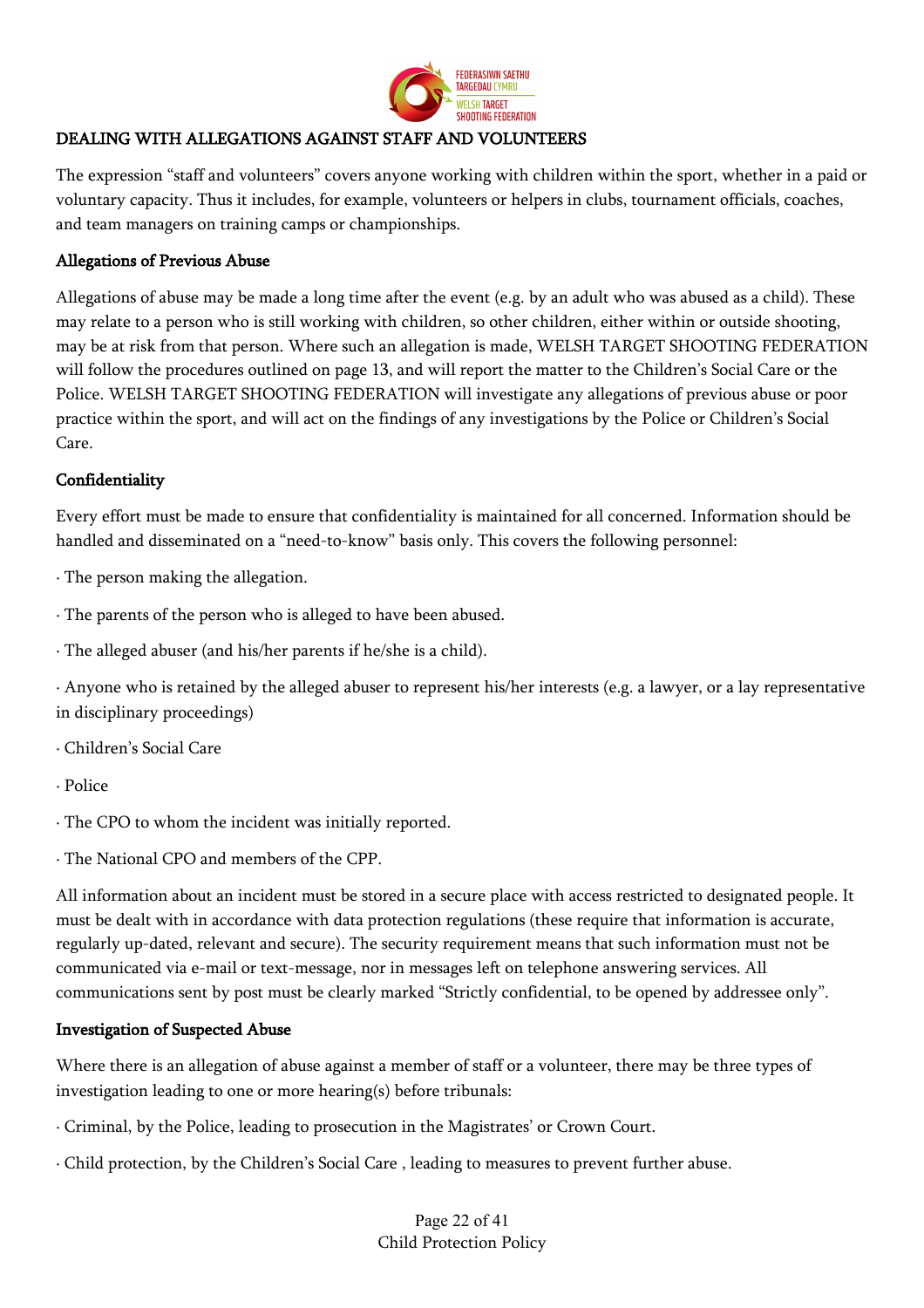

· Disciplinary or misconduct, by the appropriate shooting organisation(s), leading to disciplinary proceedings.

Civil proceedings seeking damages (i.e. financial compensation) may also be initiated by the victim of the abuse, or by his/her parents/guardians if he/she is a minor. The results of investigations by the Police and Children's Social Care may well influence WELSH TARGET SHOOTING FEDERATION's disciplinary investigation, but not necessarily. Further information on the potential actions of Children's Social Care may be found in the local LSCB guidelines. ("Every local authority has a Local Safeguarding Children Board [which provides] inter-agency guidelines for child protection. Club Welfare Officers need to be aware of their local LSCB guidelines..." – CPSU website (see Annex V)

## Action if Abuse is Suspected

(See also page 13 and the flow-charts on pages 14 and 15). Any suspicion that a child has been abused by either a member of staff or a volunteer should be reported first to the CPO of the organisation for whom the suspected person is working. The CPO will take such steps as are necessary to ensure the safety (within the shooting environment) of the child in question, and of any other child who may be at risk. The CPO will refer the allegation to the local Children's Social Care, who may involve the Police. The CPO should go directly to the Police if it is out of office hours. The parents or carers of the child will be contacted as soon as possible, in accordance with whatever advice the Childrens Social Care may give – unless the parent/carer is implicated in the allegation. The Children's Social Care will also advise on who should approach the alleged abuser. The CPO should also notify WELSH TARGET SHOOTING FEDERATION's CPP via the National CPO, and liaise with the local authority's CPO, who will decide who should deal with any media enquiries. If the National CPO him/herself is the subject of the suspicion/allegation, the report must be made directly to the CPP, the members of which are then responsible for taking the action outlined above.

## Support for Personnel Involved in an Incident

## For Reporter of Suspected Abuse

It is acknowledged that feelings generated by the discovery that a member of staff or volunteer is, or may be, abusing a child, may be difficult for other staff or volunteers to manage. This includes the difficulties inherent in reporting such sensitive matters. WELSH TARGET SHOOTING FEDERATION assures all staff and volunteers that it will fully support and protect anyone who, in good faith (without malicious intent), reports his or her concerns about a colleague's practices, or the possibility that a child may be being abused.

## For Suspected/Alleged Abuser

Consideration should be given to what support is appropriate for the alleged perpetrator of the abuse. An NGB link will be set up for the accused person to use while investigations are being carried out.

## For Others Aware of the Incident

Consideration should be given to what support may be necessary for children, parents and other members of staff who know about an incident but are not directly involved in it. Use of telephone help-lines, support groups and open meetings will maintain an open culture and help the healing process. The British Association of Counselling9 may be a useful resource. (See Annex V)

## ENQUIRIES, INTERIM MEASURES & DISCIPLINARY ACTION BY WELSH TARGET SHOOTING **FEDERATION**

Page 23 of 41 Child Protection Policy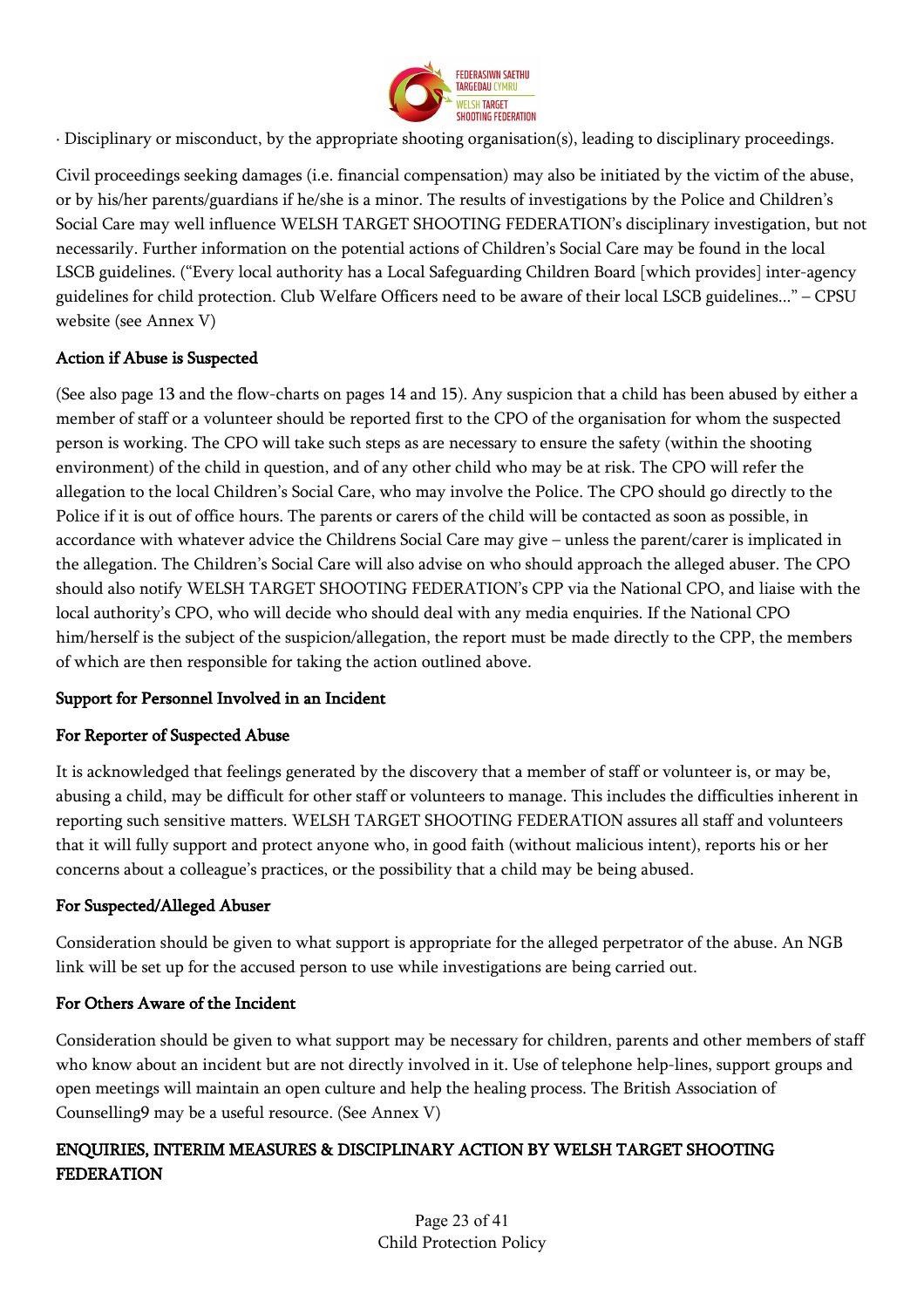

Definition of "offence" In this section, "offence" means:

· Any one or more of the offences against a child set out in the Children's Act 2004 and Working Together 2010 Guidance. and/or

· Any action or activity which reasonably causes the WELSH TARGET SHOOTING FEDERATION Board, CPP, or CPO to believe that the individual accused of the offence is or may be a risk or potential risk to children or young persons.

## Receipt of Information Initiating Interim Action by WELSH TARGET SHOOTING FEDERATION

If the WELSH TARGET SHOOTING FEDERATION Board receives any of the following:

· notification that an individual has been charged with a criminal offence; or

· notification that an individual is the subject of an investigation by the Police, Children's Social Care or any other authority relating to an offence; or

· the result of a DBS search containing entries which leads the Board to conclude, on reasonable grounds, that an individual may be unsuitable to work with or have unsupervised access to children or young persons within the sport of shooting; or

· a recommendation from the CPP or CPO; or

· any other evidence which causes the Board reasonably to conclude that an individual may have committed an offence, then it may impose upon the individual an immediate interim suspension of:

· any coaching or official's licence issued to the individual by WELSH TARGET SHOOTING FEDERATION, and/or

· the involvement of the individual in any shooting event or shooting activity promoted or authorised by WELSH TARGET SHOOTING FEDERATION, or by any body directly or indirectly affiliated to WELSH TARGET SHOOTING FEDERATION, wherever that event or activity is being or is to be held.

#### Factors to be taken into Account

In considering whether an immediate interim suspension should be imposed the Board must take into account the following factors:

· the recommendation of the National CPO and/or of the CPP; and/or

· whether a child, children or young person(s) are or may be at risk; and/or

· whether the allegations are of a serious nature; and/or

· whether a suspension is necessary to allow the conduct of any investigation (by WELSH TARGET SHOOTING FEDERATION or any other authority or body) to proceed unimpeded;

· whether such a suspension will be appropriate and proportionate in all the circumstances of the case.

## Receipt of Information Initiating Disciplinary Proceedings by WELSH TARGET SHOOTING FEDERATION

If the WELSH TARGET SHOOTING FEDERATION Board receives any of the following: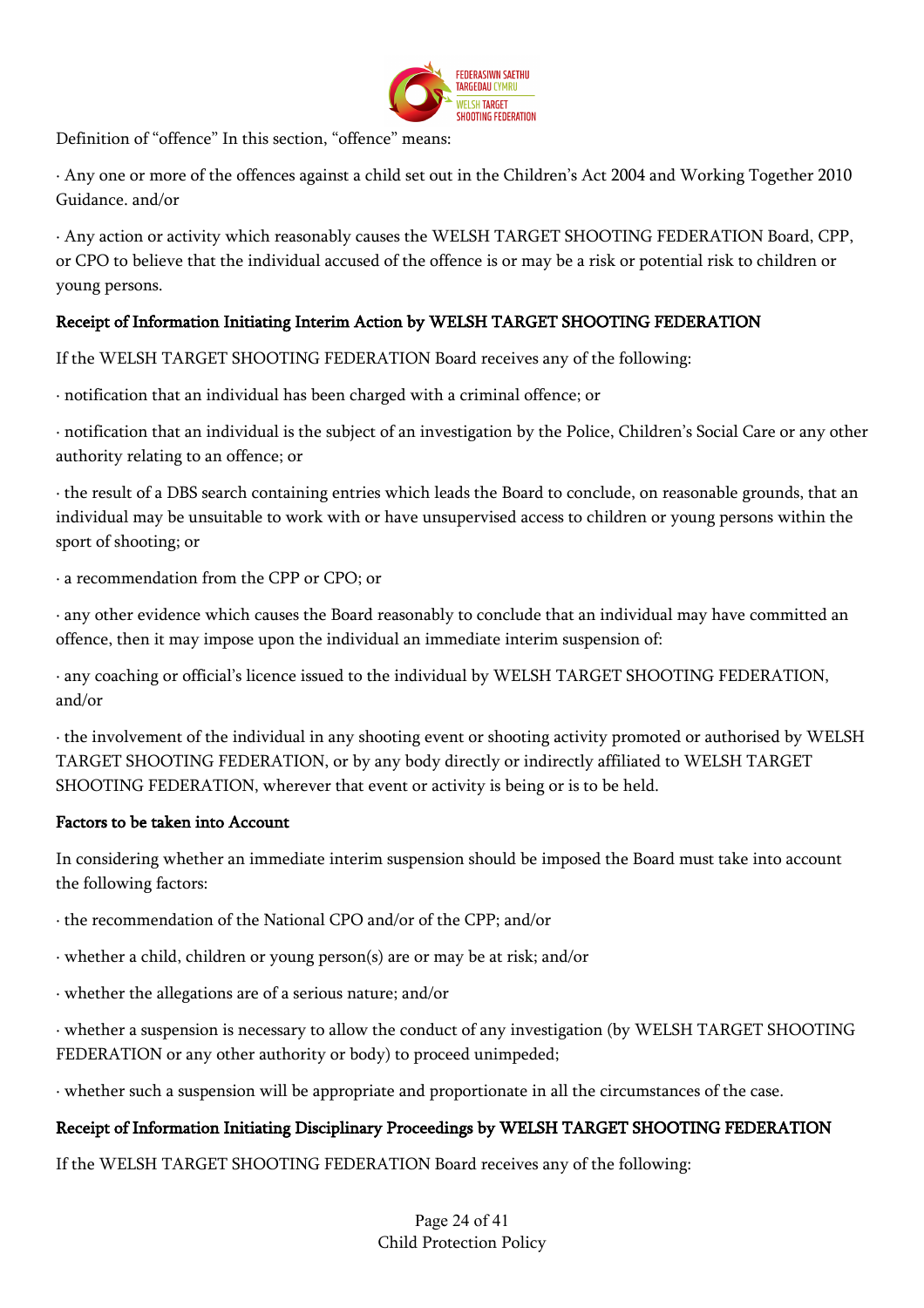

· confirmation that the individual has been convicted of a criminal offence; or

· confirmation that the Children's Social Care or any other public authority has imposed any restrictions on the individual in respect of his/her future contact with children; or

· confirmation that on the basis of information supplied by the Police and/or Children's Social Care, the relevant local authority panel (LSCB) has "formed a view" that the individual is not suitable to work with children, or

· the result of a DBS search containing entries which clearly indicate that the individual is unsuitable to work with or have unsupervised access to children or young persons within the sport of shooting; or

· it is offence for anyone barred by the ISA to work with children or young persons; or

· a report from the CPP or CPO setting out any other evidence, which clearly indicates that the individual is unsuitable to work with or have unsupervised access to children or young persons within the sport of shooting, then the Board will invoke WELSH TARGET SHOOTING FEDERATION's disciplinary procedure.

## Poor Practice

When an incident has been reported, recorded and presented to the CPP via the National CPO, the panel will decide how to deal with the allegation and may recommend that the Board should consider whether or not to initiate disciplinary proceedings. If, on consideration, the allegation is clearly about poor practice, the CPP will deal with it as a misconduct issue, rather than as a disciplinary matter. This means that instead of imposing a penalty, the CPP will require the person concerned to take steps aimed at avoiding any future poor practice. Such steps might include, for instance, attendance on a suitable course or undertaking some other form of training, perhaps by working under the supervision of a more experienced person for a specified period.

## Penalties that may be Imposed

If the result of the disciplinary procedure is a decision that the individual is unsuitable to work with, or have unsupervised access to children or young persons within the sport of shooting, then the Board may order:-

· a permanent suspension of any coaching or official's licence issued to the individual by WELSH TARGET SHOOTING FEDERATION, and.

· a permanent ban on the individual taking part in any shooting event or shooting activity promoted or authorised by WELSH TARGET SHOOTING FEDERATION, or by any body directly or indirectly affiliated to WELSH TARGET SHOOTING FEDERATION, wherever that event or activity may be held.

## Further Action that may be Taken

In addition to the interim measures and permanent penalties mentioned above, WELSH TARGET SHOOTING FEDERATION may recommend to any of its Member NGB's to which the individual may belong that they should also take disciplinary action against him/her, with a view to securing the suspension of the individual from membership of the Member NGB(s) and a ban on his/her involvement in events or activities organised by them.

## Appeals

An individual who is disciplined and penalised under the above procedure will have a right of appeal to the WELSH TARGET SHOOTING FEDERATION Disciplinary Committee against the decision(s) of the WELSH TARGET SHOOTING FEDERATION Board, as set out in WELSH TARGET SHOOTING FEDERATION's Disciplinary Regulations.

Page 25 of 41 Child Protection Policy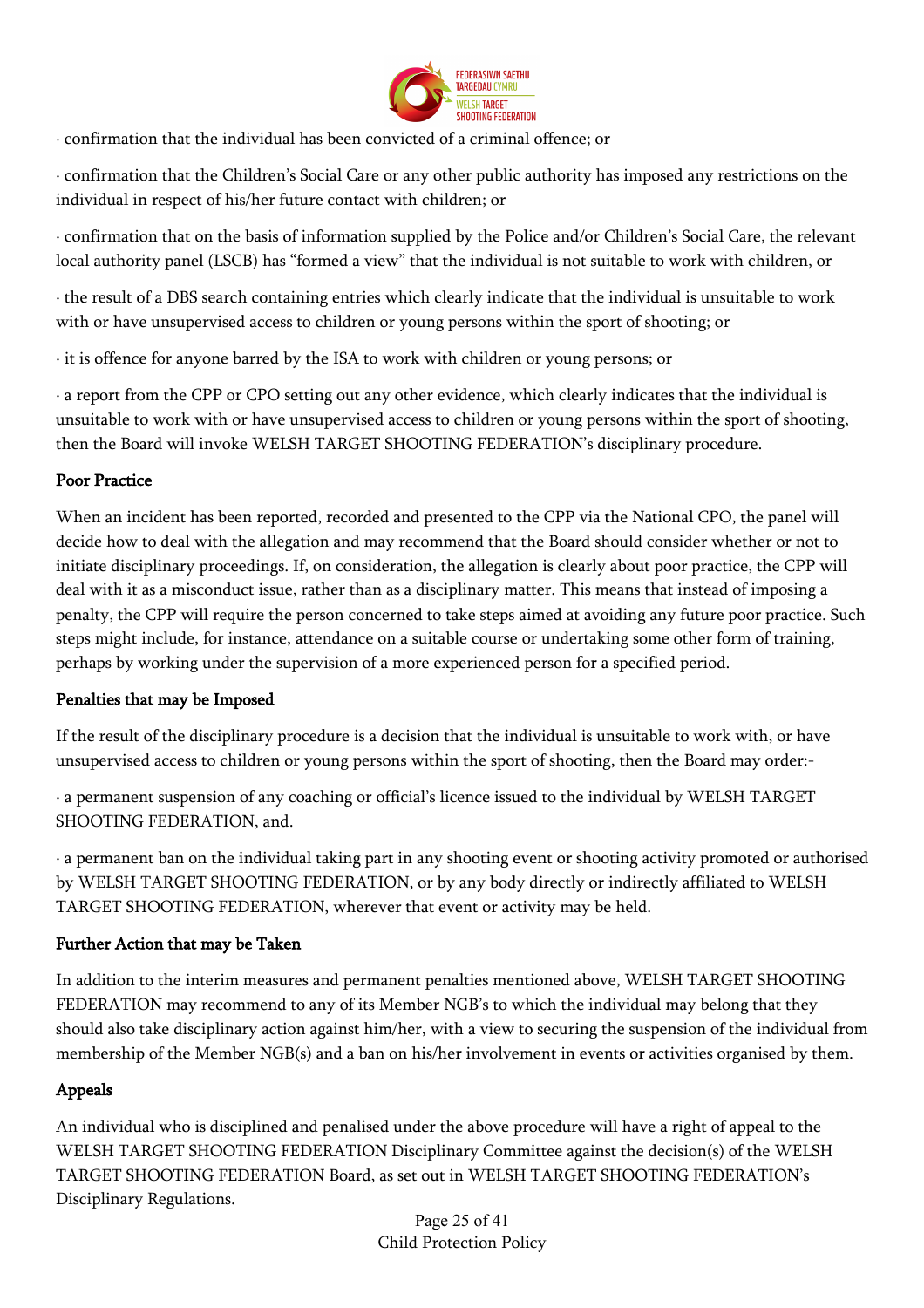

If the individual states that he will appeal, the announcement of the penalty imposed as an interim measure, or after disciplinary proceedings, must be restricted to those who "need to know". This is so that if the appeal is successful, the individual is not prejudiced in future by widespread knowledge of the decision and penalty that have been overturned.

## COMPLIANCE WITH WELSH TARGET SHOOTING FEDERATION CHILD PROTECTION POLICIES

Any individual who fails to comply with a specific requirement of WELSH TARGET SHOOTING FEDERATION's Child Protection policies may, on the recommendation of the CPP, be suspended by the WELSH TARGET SHOOTING FEDERATION Board until such time as he/she has complied with any outstanding matters. This step may be taken provided that the individual has been warned beforehand of to the risk of such a suspension, and has failed to take the appropriate steps within a reasonable time. Any individual penalised for non-compliance will have a right of appeal to the WELSH TARGET SHOOTING FEDERATION Disciplinary Committee, as set out above.

## ADDITIONAL WELSH TARGET SHOOTING FEDERATION POLICIES:

- · Disciplinary and Appeals Policy
- · Whistle Blowing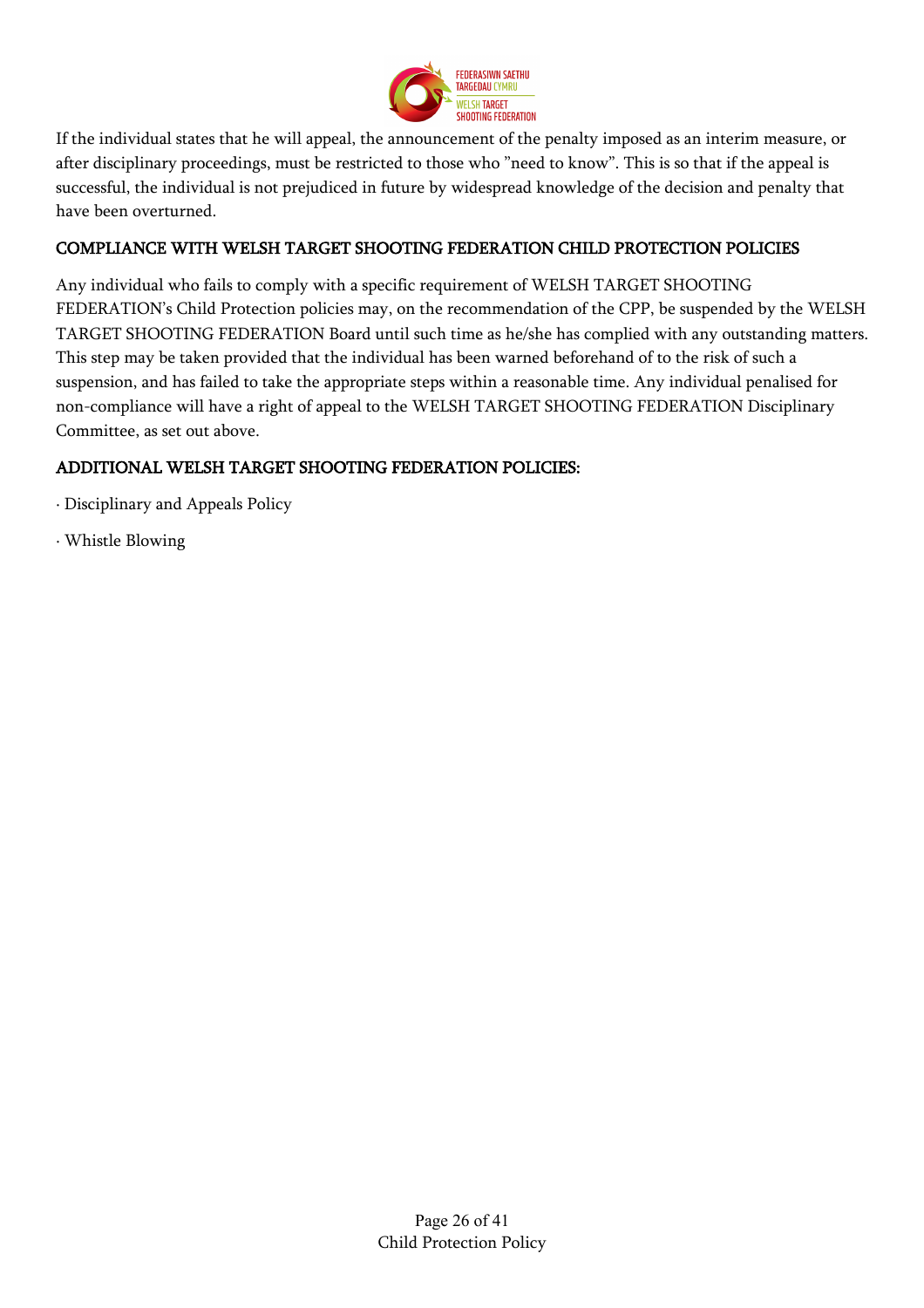

## ANNEX I

### TRANSPORT:

### Guidelines on Transporting a Child or Young Person in your Car

#### Introduction

The issue of transporting children has become very sensitive for sports leaders and parents. Many coaches argue that their club could not operate without the goodwill of volunteers and parents ensuring that children are returned home or transported to events in a private car.

### What is the Issue?

Welsh Target Shooting Federation encourages coaches not to take children on journeys alone in their car. The vast majority of coaches and volunteers will help out through their genuine desire to see children or their particular sport develop. Unfortunately, the reality is that a minority of others will join a sports club to gain access to children and create an air of acceptability about their role, justifying their close contact with children and develop credibility as an essential part of any abusers 'grooming process'.

#### Best Practice

Best practice is clearly to avoid transporting a child alone, but we recognise that in some circumstances it is an essential part of a child's participation in training and competition. If all alternatives have been exhausted and an adult has to transport a child there are a number of safety measures that should be put in place to minimise the risk:

· The driver like all coaches / volunteers who have access to children in your organisation should have agreed to a vetting check (DBS, Access NI or Disclosure Scotland) being carried out on them.

· Parents should be informed of the person who will be transporting their child, the reasons why and how long the journey will take.

· A person other than the planned driver should talk to the child about transport arrangements to check they are comfortable about the plans

· The driver must ensure that they have insurance to carry others, particularly if they are in a paid position or claiming expenses.

· The driver should attempt to have more than one child in the car.

· When leaving children off after a match or training session coaches / volunteers should alternate which child is dropped off last. Ideally two children would be left off at an agreed point i.e. one of their family homes.

· The person who leaves children home should be alternated; this would reduce the risk of any one individual from always being alone with the child.

· The driver should have a point of contact and mobile phone should they break down.

· Ensure that children are aware of their rights and they have someone to turn to or report any concerns they may have. If a culture of safety is created within your club then the child is more likely to talk to another person if they are feeling uncomfortable about a situation.

> Page 27 of 41 Child Protection Policy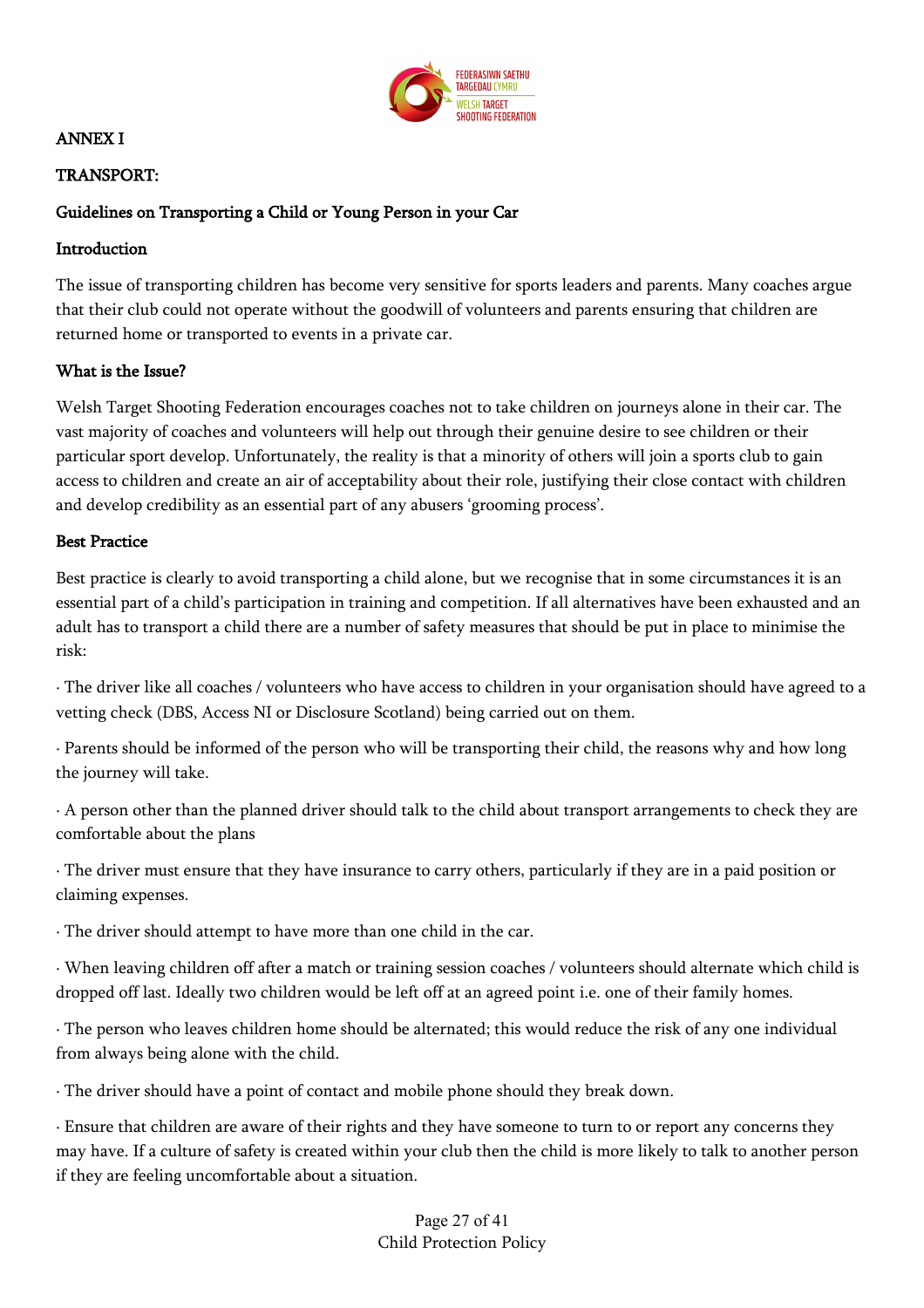

· Late collections. These can present clubs and coaches with particular difficulties. Parents/guardians should be provided with guidelines addressing the issue and outlining their responsibility and the consequences of late collections. Clubs should have contact numbers for parents/guardians and if possible be provided with an alternative contact number. Parents/guardians should have a contact number for the club/coach to inform them of emergencies and possible late collections.

· Children should wear seatbelts at all times. The following is guidance on the new seat-belt law introduced in September 2006. for more information please visit www.roadsafetyni.gov.uk

Children must use an appropriate child restraint or seatbelt when travelling in a car or goods vehicle.

- · Depending on their weight under 3s must use a baby seat or a child seat
- · Those under 12 and 135cm tall must use the right type of booster chair or booster cushion
- · Older children should use an adult seatbelt

Drivers are responsible for making sure that children under 14 are safely strapped in at all times. Parents and guardians of children up to 135cms (or about 12 years old) will have to make sure their children are always safely strapped into the right type of seat or booster.

In taxis if there is no child restraint available, children can travel in the back seat of taxis. Those over 3 years old must use the adult seatbelt, but under 3 should not, as adult seatbelts are not suitable for very small children. Passengers on minibuses will be required to wear seat belts where fitted and the driver will be responsible for making sure that children under 14 use their seatbelts. If seatbelts are fitted on a bus, passengers must use them. The operator will be responsible for letting people know that they must use seat belts. If there is an 'unexpected necessity' a child of 3 or more can wear an adult belt on a short journey in a car or light goods vehicle when no appropriate child seat is available.

This is not intended to cover regular school runs or other journeys that are planned in advance. Children under 3 years must always have a child seat. The only exception is when they travel in the rear of taxis and a child seat is not available. These are European rules so they apply in the Republic of Ireland and all countries in the European Union. For the CPSU Guidelines on Transporting a Child or Young Person in your Car: Link or go to the CPSU website: www.thecpsu.org.uk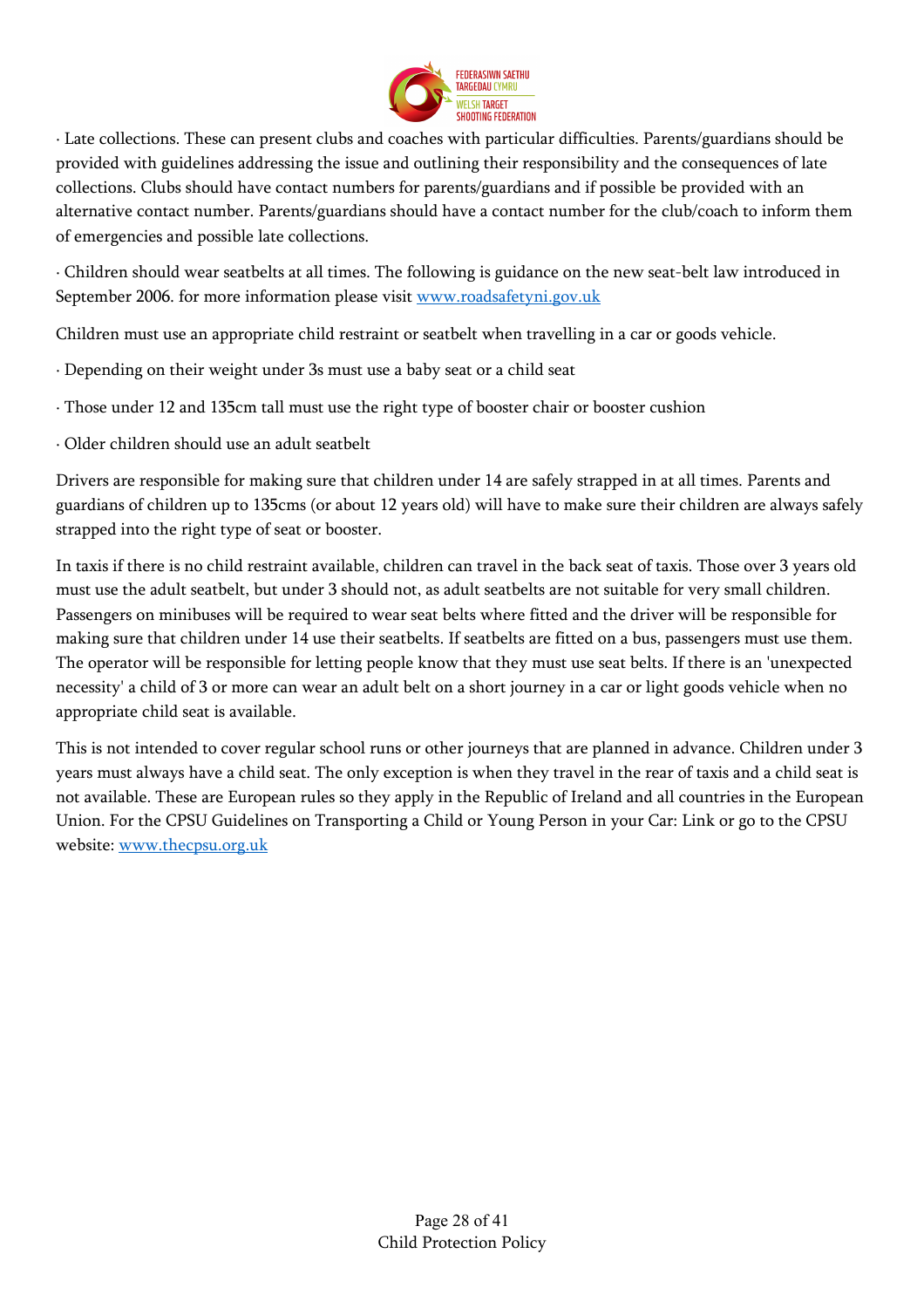

### ANNEX II

### SOCIAL MEDIA:

This document is based on the CPSU Social Media briefing and the NSPCC Safe Network produced to provide information, advice and guidance on social networking services and other user interactive services to:

1 Recognise that this medium provides opportunities to effectively engage with a wide range of audiences, especially young people.

2 Understand the potential safeguarding risks of using social media

3 Provide good practice guidelines for the usage of social media

· find out more about the safety tools provided by social networking service providers and their acceptable use policies

· take the appropriate steps to safeguard the sports presence and its supporters online, in particular children and young people

· promote safe and responsible use by supporters of target shooting

Welsh Target Shooting Federation understands the importance of emerging technologies for young person's education and personal development but recognise that safeguards need to be in place to ensure young persons are kept safe at all times.

Welsh Target Shooting Federation expects its staff, associated personnel and members of the shooting community to use responsible behaviour when using the Internet or any other electronic communications:

· Not send anyone material that could be considered threatening, bullying, offensive or illegal.

· Not give out any personal information such as name, phone number or address. · Not reveal any known passwords to anyone.

· When uploading that shot of a friend in that humorous situation, stop and think. What would a future employer or family member think?

· Protect personal information and data on the web, including name, mobile number and bank details.

The internet is filled with webites allowing connection with friends, share information and upload personal photographs. As useful and attractive as joining Facebook, Twitter, Flickr and other similar websites may seem, there are also potential risks. It is important to remember that social networking sites ensure that information about an individual is permanently and freely available. By actively using these websites a record can be created that will follow an individual throughout their life.

## Cyberbullying

Cyberbullying occurs when someone repeatedly makes fun of another person online or repeatedly picks on another person through emails or text messages, or uses online forums with the intention of harming, damaging, humiliating or isolating another person. Childnet International describes cyber bullying as a sub-set or method of bullying. It can be used to carry out many different types of bullying (such as racist bullying, homophobic bullying, or bullying related to special educational needs and disabilities) but instead of the perpetrator carrying out the bullying face-to-face, they use technology as a means to do it.

Page 29 of 41 Child Protection Policy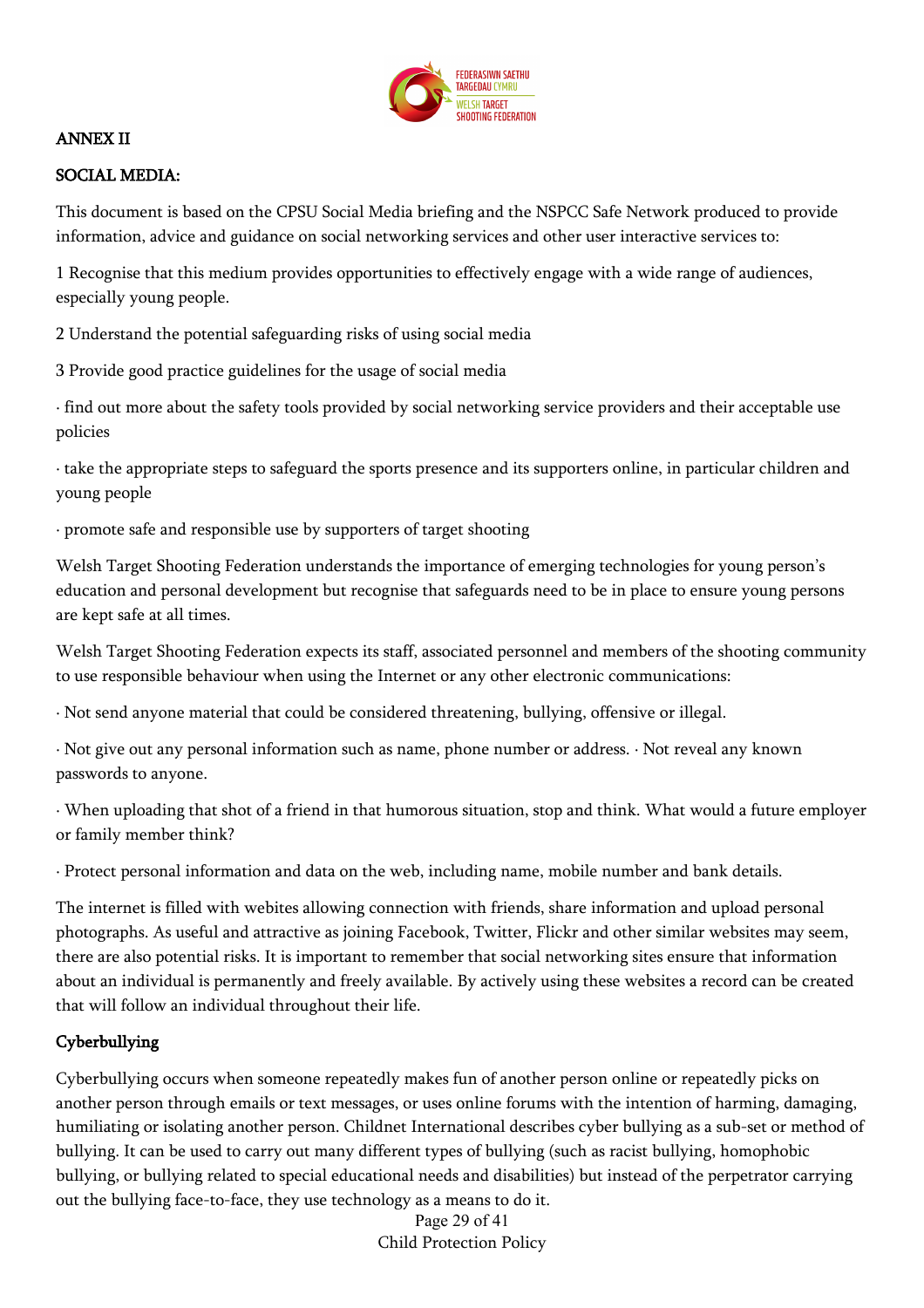

Results from:

www.huwy.eu/uk/topics/cyberbullying/cyberbullyingdefinition/old.digizen.org/cyberbullying/fullguidance/unde rstanding/default.aspx

### How can you protect yourself online?

· Never leave your computer without locking it.

· Always check your emails before opening or replying – if it's from a company, check the email address. If it's from a bank, check with your bank that they emailed you before responding to anything.

· Read disclaimers/terms and conditions before registering with websites.

· Do not use the same password for all of your accounts or profiles. Alternatively, use a password that includes upper case letters, lower case letters and numbers.

· You may wish to use a password generator to create a random password

· Change your password regularly, preferably every three months if possible.

· When using social networking sites such as Facebook, keep a close eye on what information you're sharing because you might be sharing more than you think!

· When using social networking sites, never add or talk to anyone who you do not know. Remember that people can pretend to be someone different from who they really are.

· Always check that your personal information – email address, phone numbers and home address – is not on display for others to see.

## What might happen if you don't protect yourself?

· Your online banking information could be stolen and used to access other information or to steal from your account.

· Your social networking accounts could be used by someone else. They might be used to post abusive messages about you or to your friends, which appear to be sent by you.

· You could be at risk of unwanted attention from people who you may not know or like, or who may pose a risk to you or others.

Over the years, facebook has introduced new safety methods and tools. However there are many dangers in using facebook. You can avoid these by making your profile private and hiding your information from strangers.

## Here are our top facebook tips:

· Keep your password secret.

- · Make sure you regularly change your password.
- · Ensure your password isn't easy to guess.
- · Ensure you log out after finishing a session.
- · Set your profile to private and ensure only friends can see your personal information.

Page 30 of 41 Child Protection Policy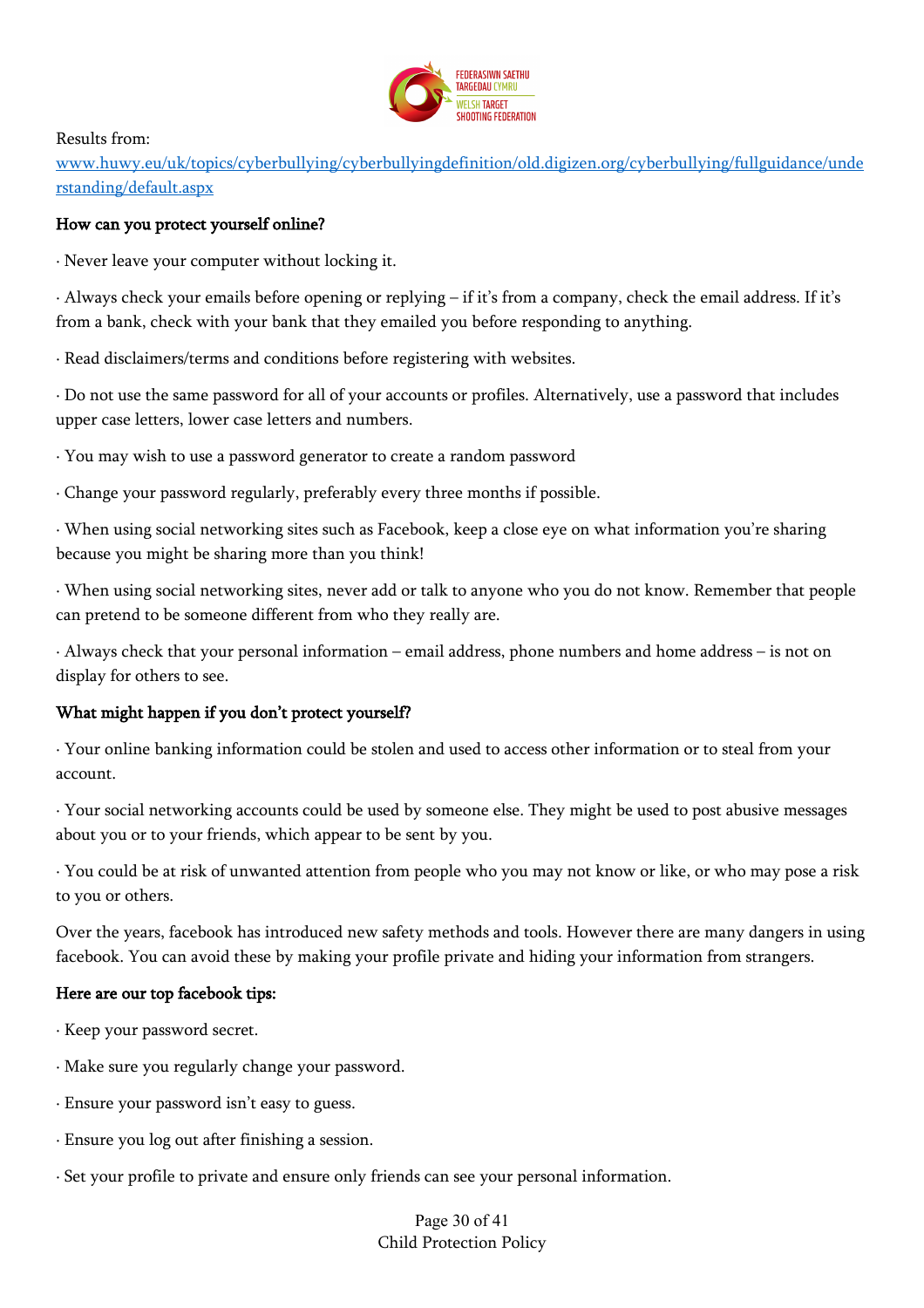

## Top five things to keep in mind when on the internet:

1. Make sure everyone you talk to, connect with, share with or tweet is someone you know and trust.

2. Any pictures you share can be viewed and shared by anyone on the internet.

3. Anything you post online is permanent. Once it's been uploaded you can never truly retract it.

4. Information, stories and rumours can spread fast on the internet. If you become a target for cruel or damaging rumours or pictures, talk to a trusted adult about it, or to ChildLine (0800 1111). You can also report it to the site and, in certain circumstances, to CEOP (The Child Exploitation and Online Protection Centre – www.ceop.police.uk).

5. Make sure that emails you receive, the conversations you have online, and the websites you visit are what you think they are.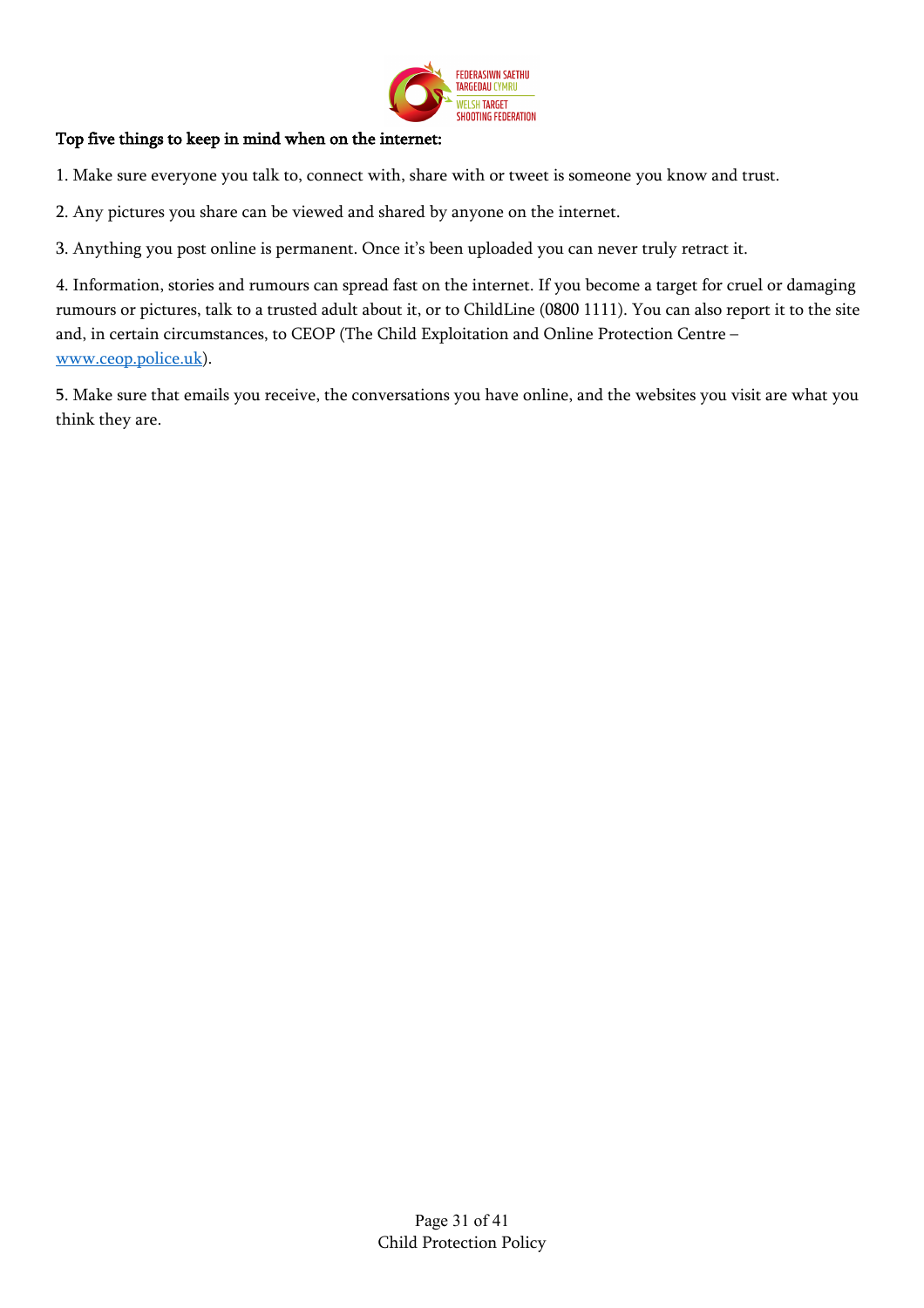

### Flowchart 4 - Reporting online incidents

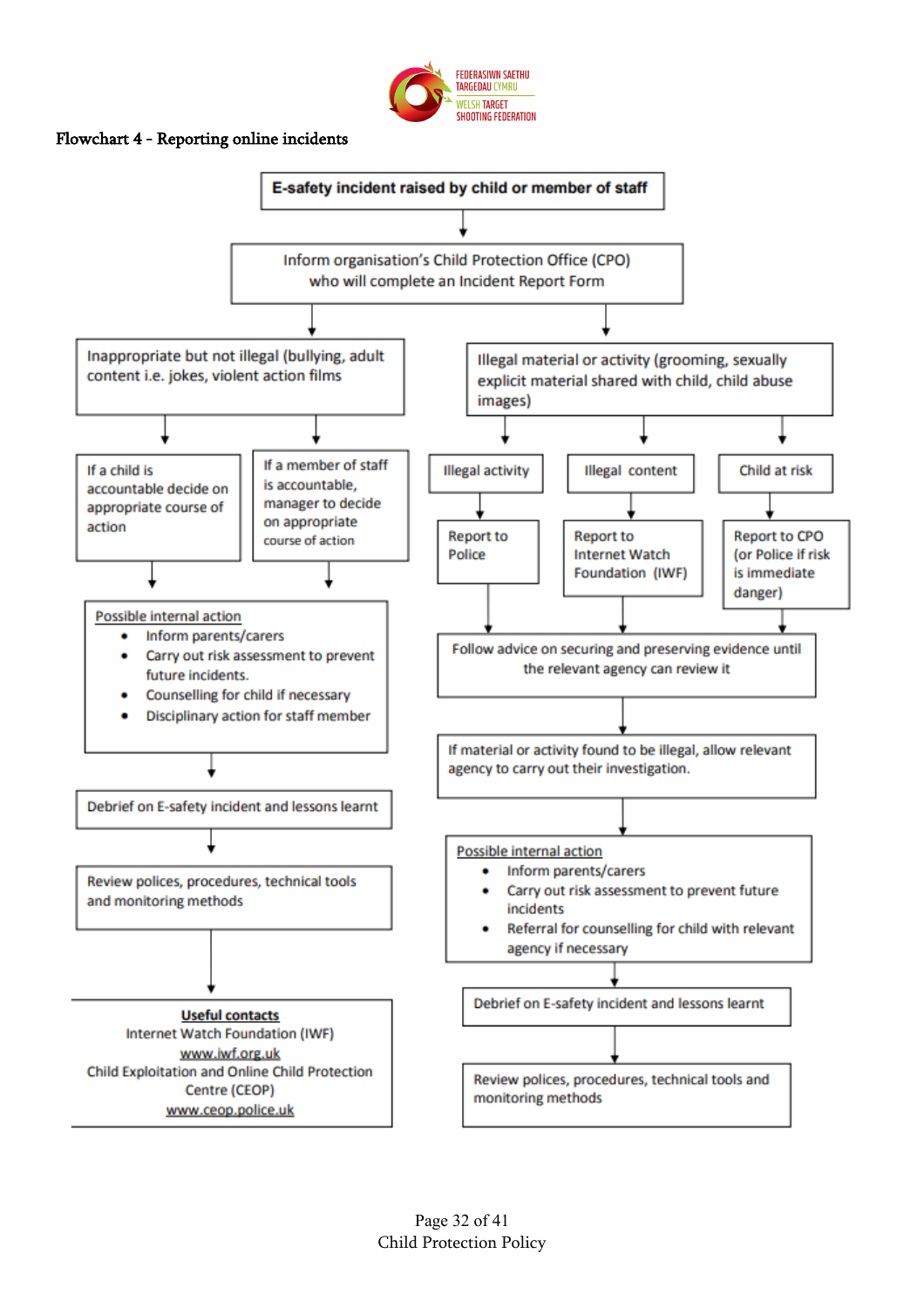

### ANNEX III

### PHOTOGRAPHY

Definition of "Photograph" For these purposes "photograph" includes any photographic image:

- · whether it is recorded on film or digitally, or for immediate transmission/broadcast, and
- · consisting of either single/still images, or moving/video images, and
- · taken with any sort of camera, including a webcam, a mobile telephone and even a satellite.

#### Events

When a shooting event is taking place any person wishing to take photographs must be accredited. Event organisers must set up an accreditation procedure, where anyone wishing to take photographs can be registered.

· Professional photographers wishing to record an event should seek accreditation with the event organiser by producing their professional identification for the details to be registered. Ideally they should request this at least five working days before the event, which will allow time for the organisers to check the credentials before giving authority.

· Amateur photographers wishing to record the event should seek accreditation with the event organiser by producing their club or registration card and a letter from their club confirming their reason for attending and photographing the event.

· Spectators wishing to take photographs should register their intent with the organiser beforehand.

#### Accreditation Procedure

The register should record the following information:

- · the photographer's name and address
- · the media company they are working for or retained by (if applicable)
- · the photographic club they belong to (if applicable)
- · their reason for taking photographs at the event (i.e. what will the images be used for?)

A specimen application form is given in Annex II. On registration, organisers of events should consider issuing an identification label for the day, which can serve to highlight those who have accreditation. Organisers must ensure that where they run regular events, the identifying label is changed each time to prevent unofficial replication.

#### **Notices**

The specific requirements concerning photography should, where possible, be published in event programmes, and notices should be put up prominently at the event, especially at the entrances. The recommended wording is: In accordance with recommendations in WELSH TARGET SHOOTING FEDERATION's Child Protection Policy, the organisers of this event request that any person wishing to engage in any photography, video or filming should register their details with staff at the booking-in desk before carrying out any such photography. The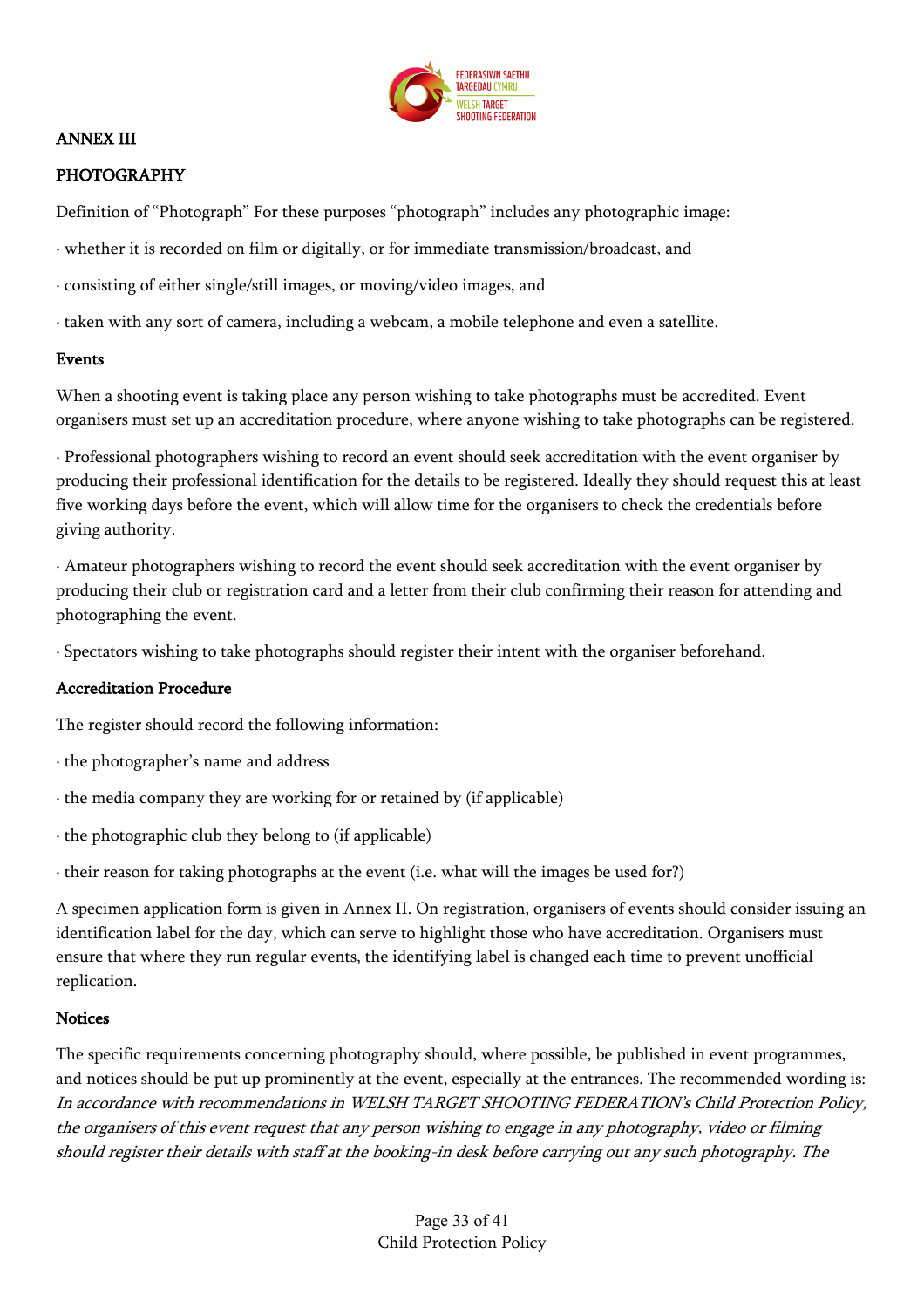

organiser reserves the right to decline entry to the event, or to decline authority to take photographs, video or film.

In addition, a Policy Statement may be published and/or displayed; a specimen is given in Annex II.

## Permission for Use of Photographs

If any photographs taken at a shooting event include images of children or disabled adults, and the photographer wishes to publish or exhibit any of them, the written consent of the child(ren) and/or disabled adult(s) should be obtained. A specimen Permission Form is given in Annex II.

## Photography as a Coaching Aid

There is no intention to prevent coaches and teachers using photography as a coaching aid. However, coaches are advised to discuss the use of video or still photography with the shooters and their parents/carers. All parties should understand that this is part of the coaching process. Care should be taken to store of such films where they will not fall into unauthorised hands. All recording material may be kept for an unspecified period unless the parent/carer/child request the recording material be destroyed.

## If you have concerns

If you are concerned about any photography taking place at an event, contact the organiser and discuss it with them. If appropriate, the photographer about whom there are concerns should be asked to leave, and the facility managers should be informed.

## Photographs on Websites

Many shooting organisations now have their own websites, and naturally they wish to use photographs to promote their work and achievements. Where photographs include images of children, the key point is that unless written permission has been given by the child and his/her parent/carer, it must not be possible to link a child's name to their image. This can be avoided by, for example:

· Using group photographs and giving names in a random order; i.e. not "from left to right".

· Using general or humorous captions that do not give names.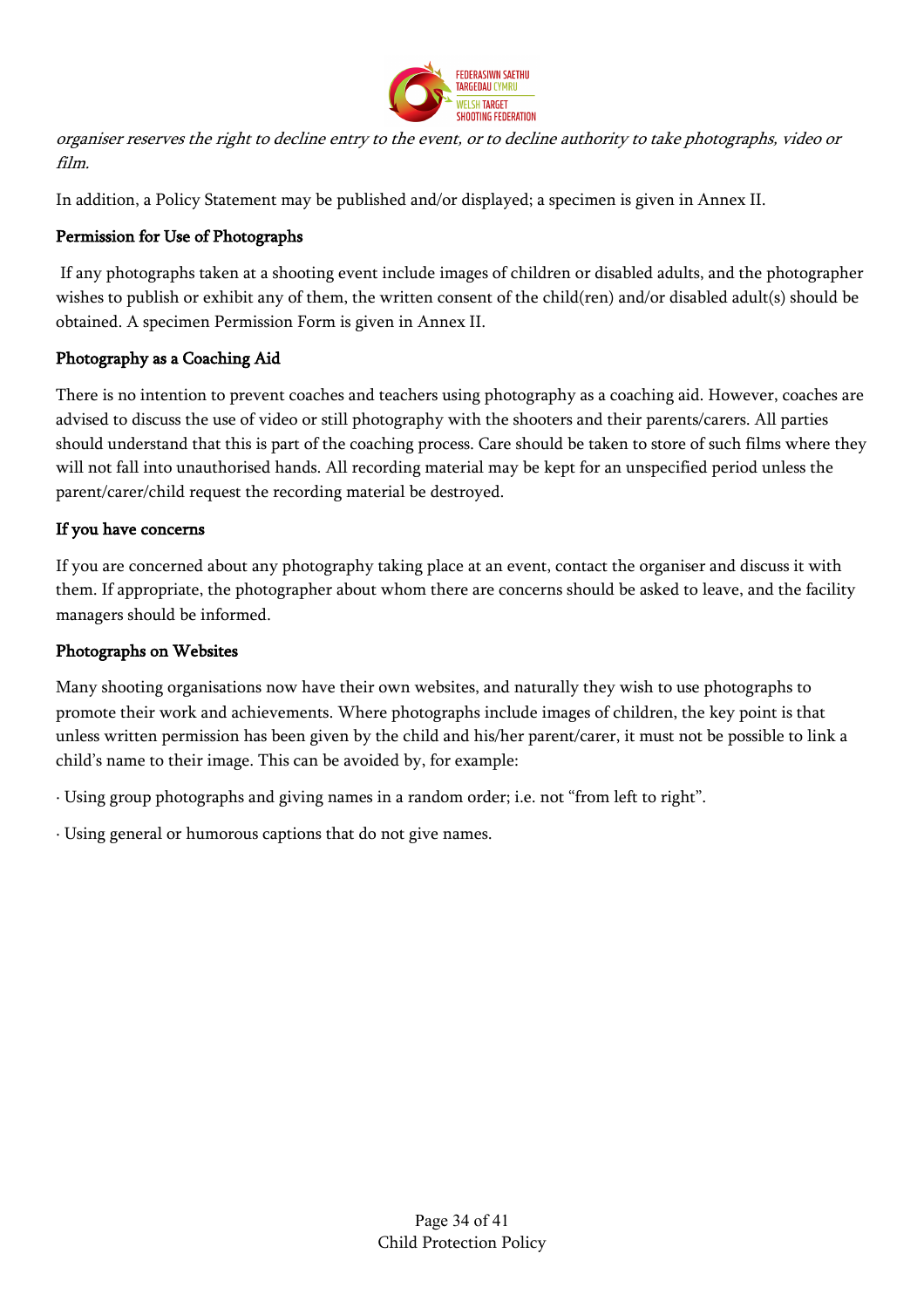

## Annex IV

## WELSH TARGET SHOOTING FEDERATION Specimen Documents

The specimen documents on the following pages are recommended examples to assist clubs and Member NGB's to meet the requirements of WELSH TARGET SHOOTING FEDERATION's Child Welfare in Shooting Policy.

## Incident Record Form (2 pages)

For completion and submission to appropriate CPO(s) and NGB(s), to report on anything that gives rise to Concerns or Suspicions, or when there has been Disclosure or an Accusation.

Application for Authorisation to take Photographs or to Record Images

Policy Statement Relating to the taking of Photographs or Recorded Images

Permission Form for Use of Photographs or Recorded Images

All these are referred to in the section on Photography at Annex I.

WELSH TARGET SHOOTING FEDERATION Coaching Scheme Registration Form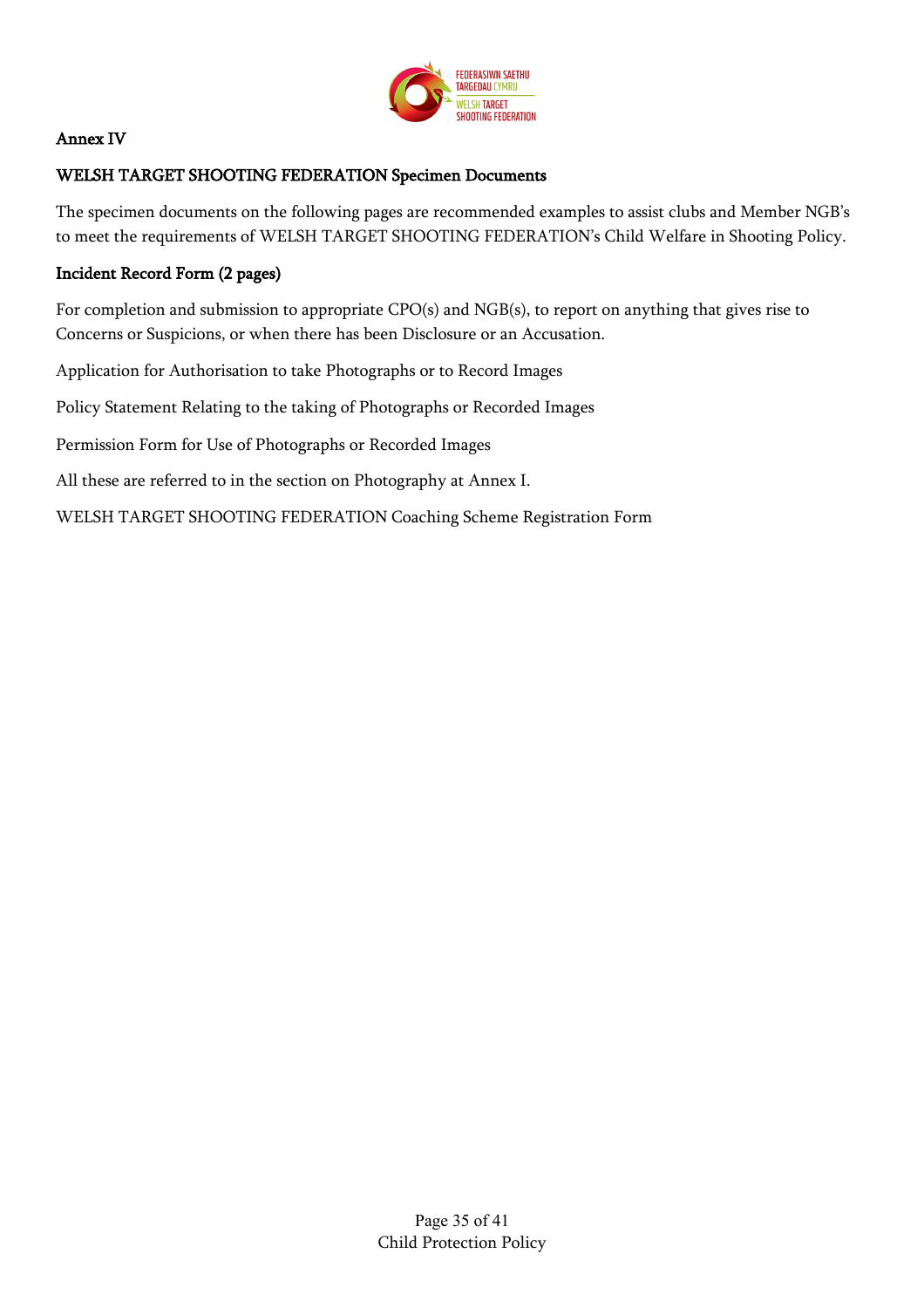

## WELSH TARGET SHOOTING FEDERATION Child Welfare in Shooting Incident Report Form

Details of person reporting incident Name: Role: Address: Child's details Name: Date of birth: Race or Ethnic Origin: Gender: Child's Address: Parents'/carers' address: Disability (if applicable): Details of person accused Name: Age: Position in sport : Relationship to Child: Address: Date and Time of Incident: What did you observe? What did the child say and what did you say to the child? What has been reported to you by others?

Please send a copy of this report to all the agencies involved. Maintain strictly confidentiality and do not discuss this incident with anyone other than those who are directly involved. Signature: Date: Agencies Contacted Police Contact name and number: Details of advice received: Children's Social Care Contact name and number: Details of advice received: Governing Body Contact name and number: Details of advice received: Local Authority Contact name and number: Details of advice received: Other (e.g. NSPCC) Contact name and number: Details of advice received: What action have you taken so far? Send copy to: FOA of CPO at Welsh Target Shooting Federation, Sophia Gardens, Cardiff, CF11 9SW marked PRIVATE &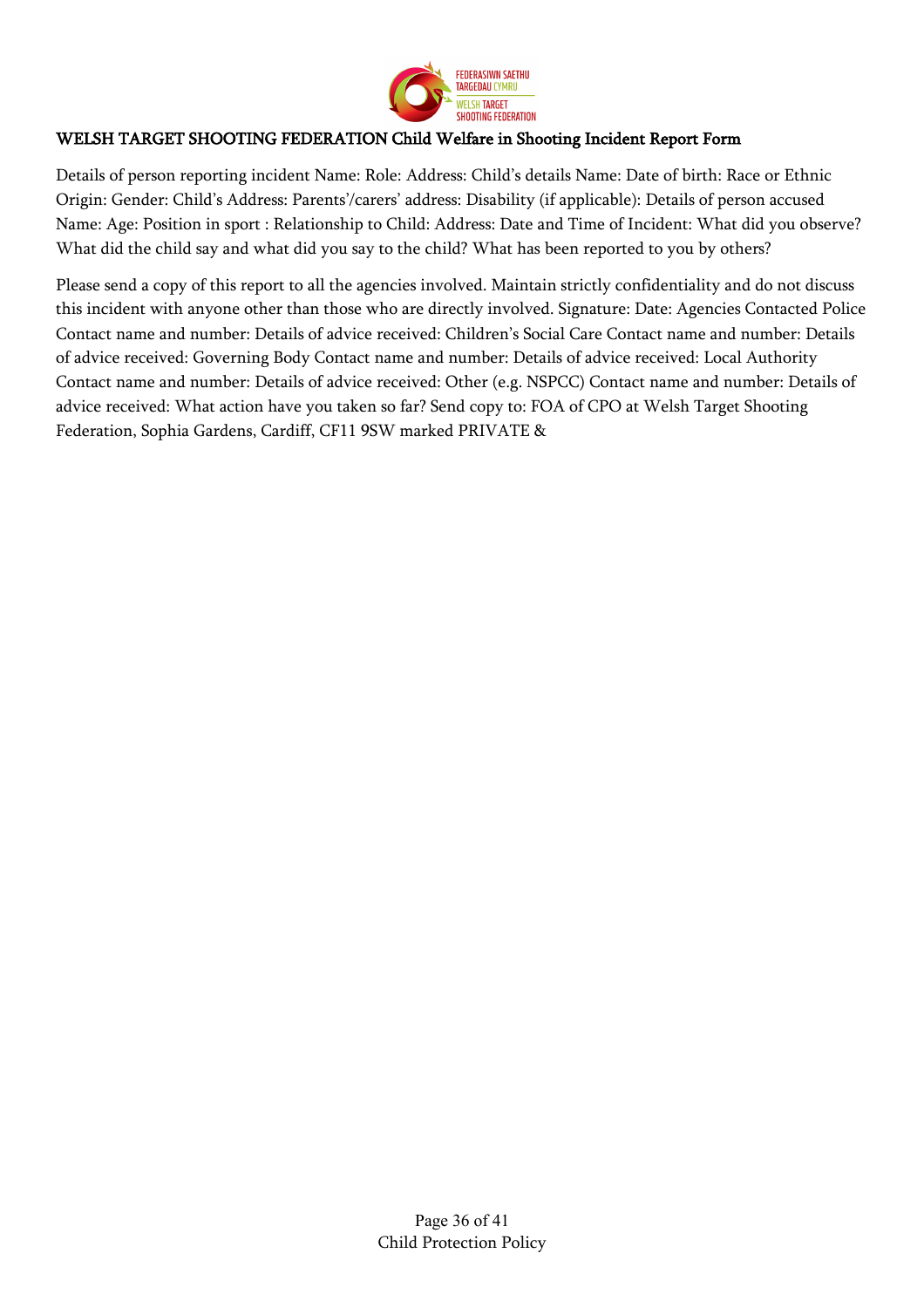

## WELSH TARGET SHOOTING FEDERATION Child Welfare in Shooting

### Application for Authority to Take Photographs or Record Images

Details of Person Taking Photographs or Recording Images Name: Media/Parent/Guardian: Address: Telephone number: Purpose of Photography or Filming: Event details Event Title: Date: Location: Declaration I wish to take photographs or record images at this event. I agree to abide by the organisers' guidelines and I confirm that the photographs or recorded images will only be used for the stated, appropriate purpose. Signed: Date: Please return the completed form to the event organiser or club official. You may be asked for proof of identity.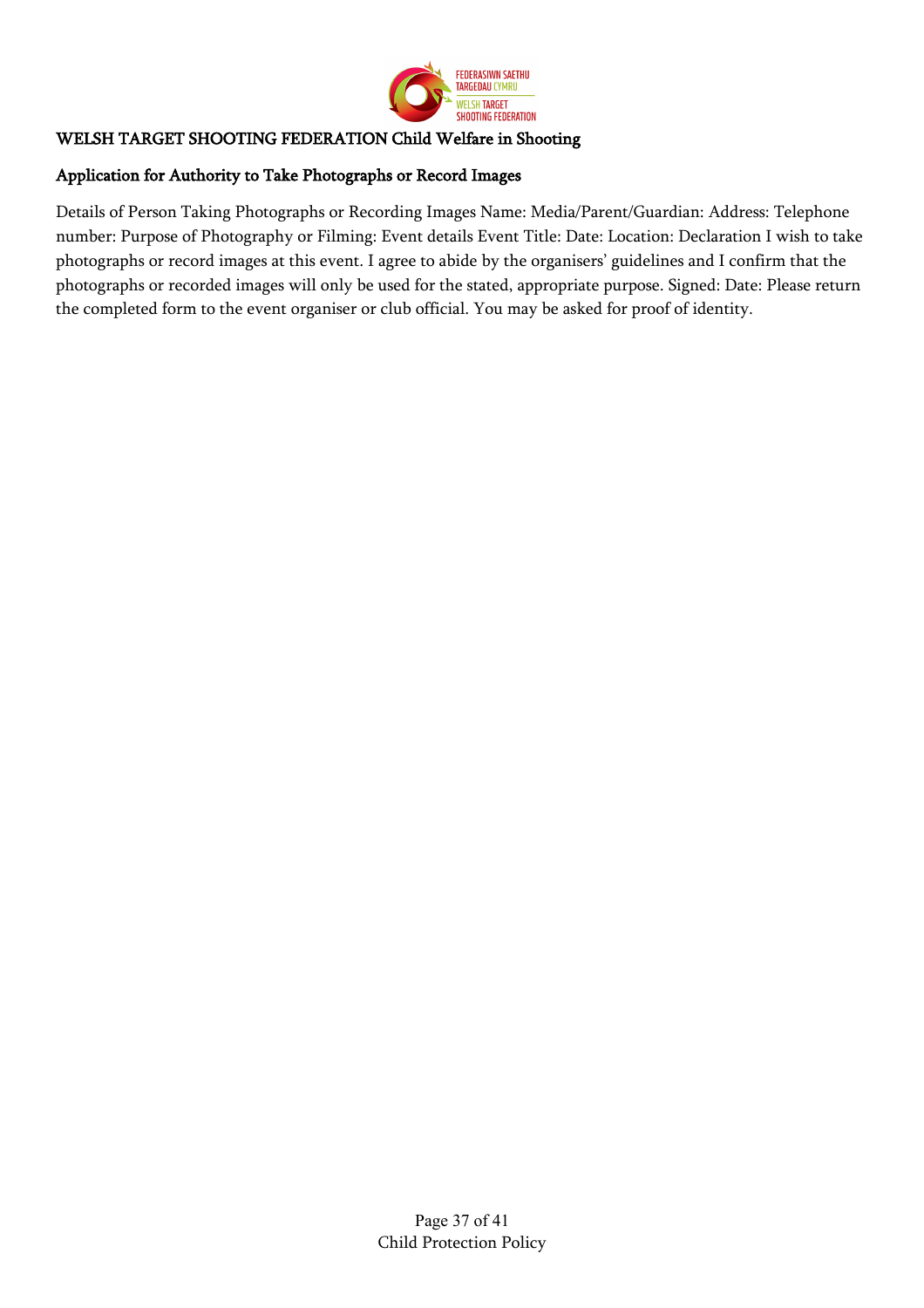

## WELSH TARGET SHOOTING FEDERATION Child Welfare in Shooting

### Policy Statement Relating to Photographs or Recorded Images

The (organisation name) recognises the need to ensure the welfare and safety of all young people in shooting. As part of this commitment to ensure the safety of young people we will not permit photographs, video or other images of young people to be taken or used without the consent of the parents/carers and the young person. The (organisation name) will follow WELSH TARGET SHOOTING FEDERATION's guidance on the use of images of young people. The (organisation name) will take all possible steps to ensure that such images are used solely for the purposes for which they are intended, as declared on the Authorisation to Take Photographs or Record Images. Signed: Date: Office held: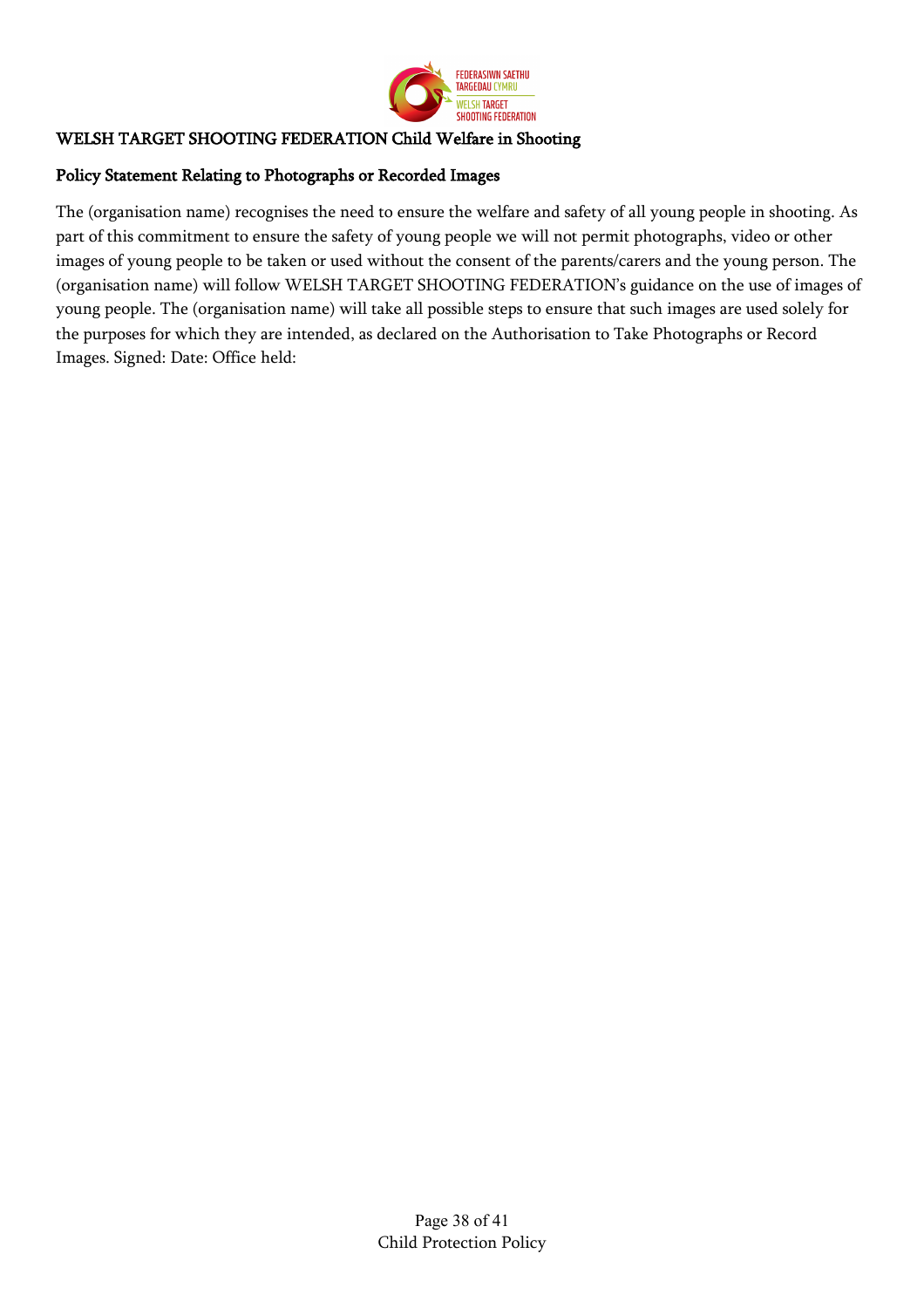

## WELSH TARGET SHOOTING FEDERATION Child Welfare in Shooting

## Permission Form for the use of Photographs or Recorded Images

Parent /Carer I (parent/carer full name) consent/does not consent to the photographing/videoing and publication of images of: (young person full name) under WELSH TARGET SHOOTING FEDERATION's Child Protection guidelines, and I am legally entitled to give this consent. Signature: Date: Young Person (full name) consent/do not consent to the photographing/videoing and publication of images of me involved in activities related to shooting. Signature: Date: Event details Event Title: Date: Location: Purpose of Photography or Filming: Clubs and Associations – please retain this document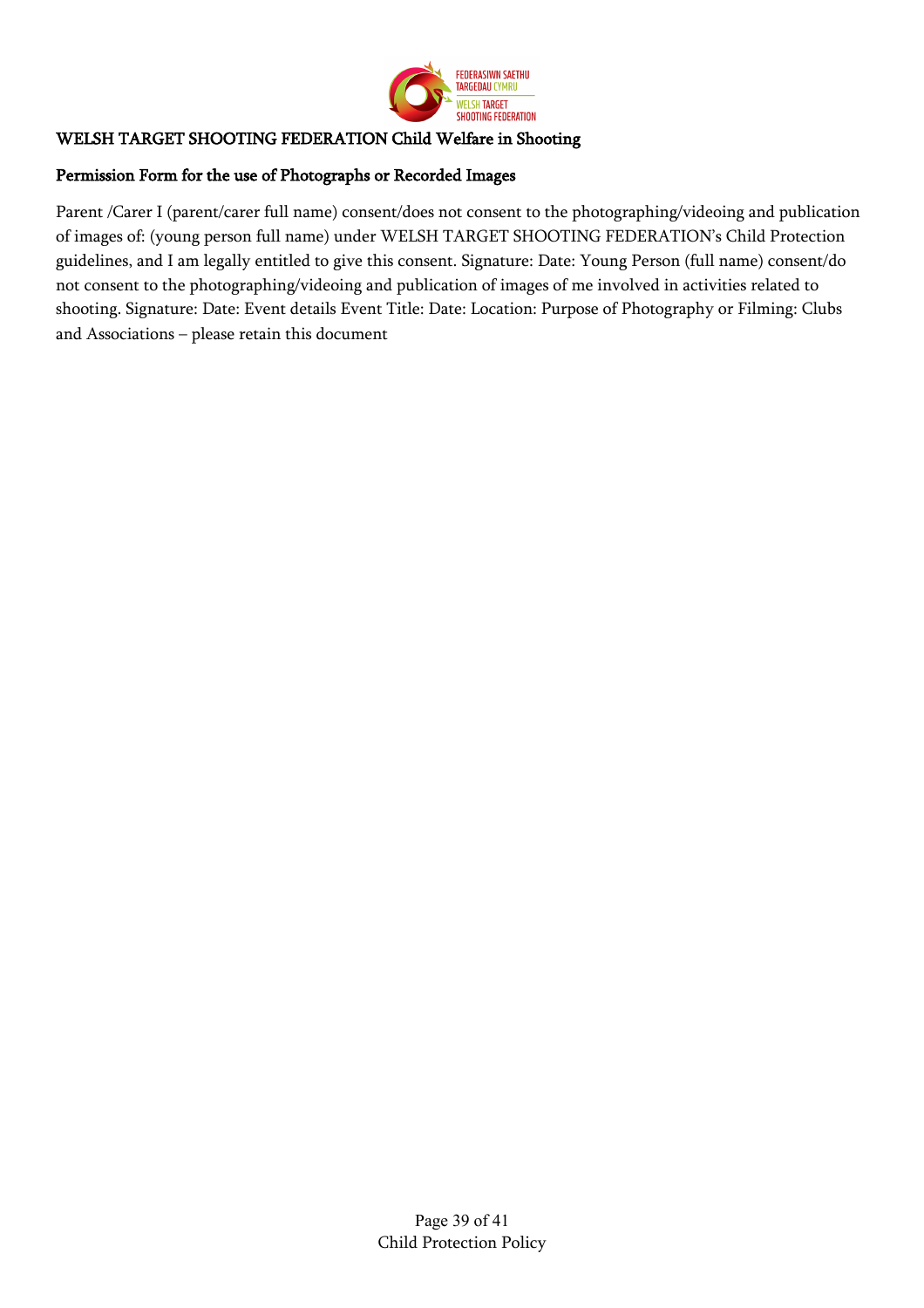

### Welsh Target Shooting Federation Coaching Scheme Registration Form

Title: First Name(s): Last Name: Address: Telephone: Daytime: Evenings: Fax: Mobile: Email: Governing Body : Membership No.: Club: County: Region: Current coaching/admin appointment (if any): Course to which this registration applies: What discipline(s) do you intend to coach using this qualification?: What other qualifications do you have that may be relevant? (These could be coaching in shooting, other sports, work qualifications etc.): Have you attended any WELSH TARGET SHOOTING FEDERATION course modules during the last 2 years but not been assessed for the qualification? If yes, state course and modules Have you attended Safeguarding and Protecting Children Training or equivalent? Yes/No Give brief details of your shooting experience: Give brief details of your coaching experience: Date: Declaration I agree to abide by the WELSH TARGET SHOOTING FEDERATION code of conduct for coaches, and I understand that I will be subject to a Disclosure and Barring Service check, the outcome of which may affect my involvement in coaching. Signed: Date: